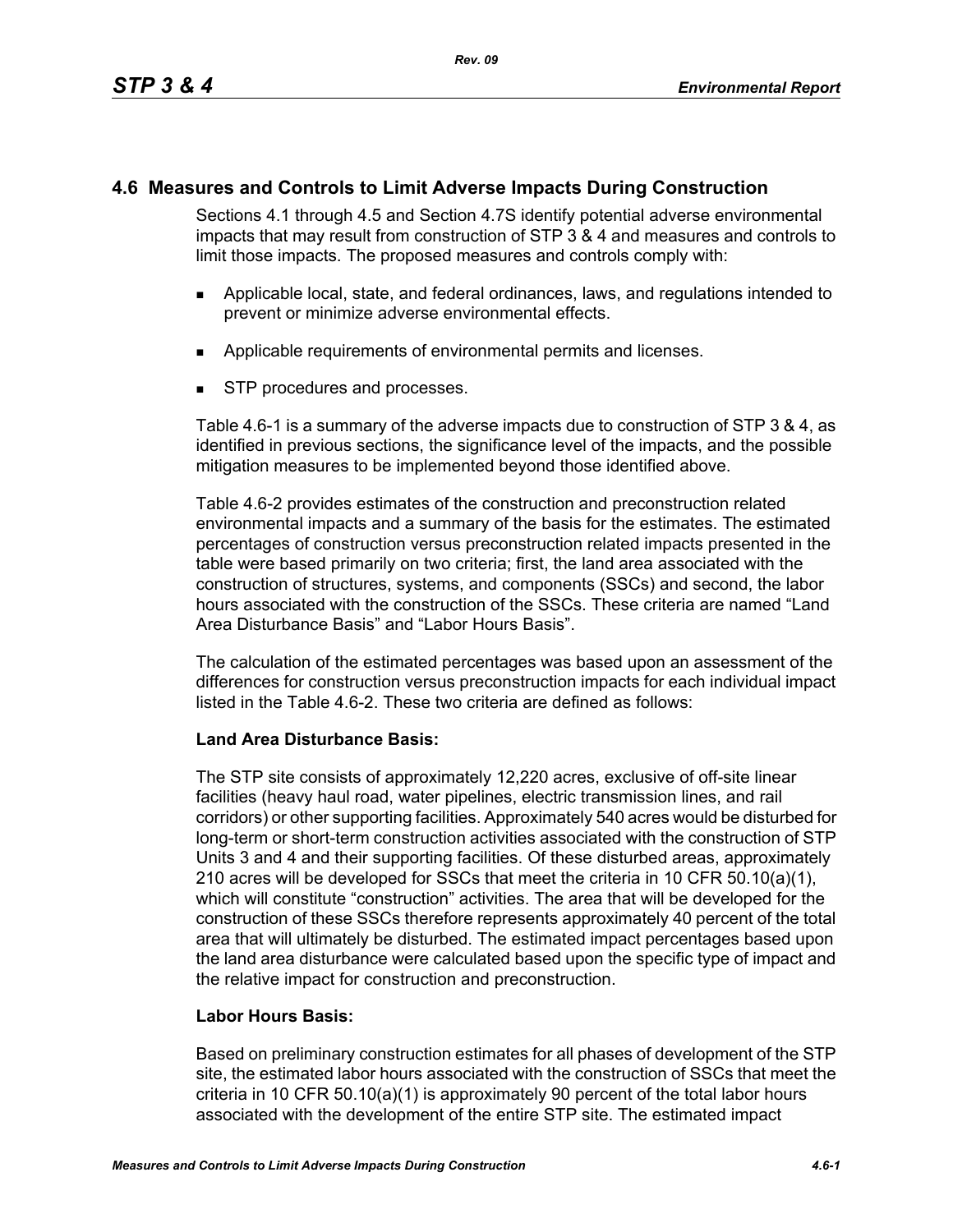percentages based upon the labor hours were calculated based upon the specific type of impact and the relative impact for construction and preconstruction.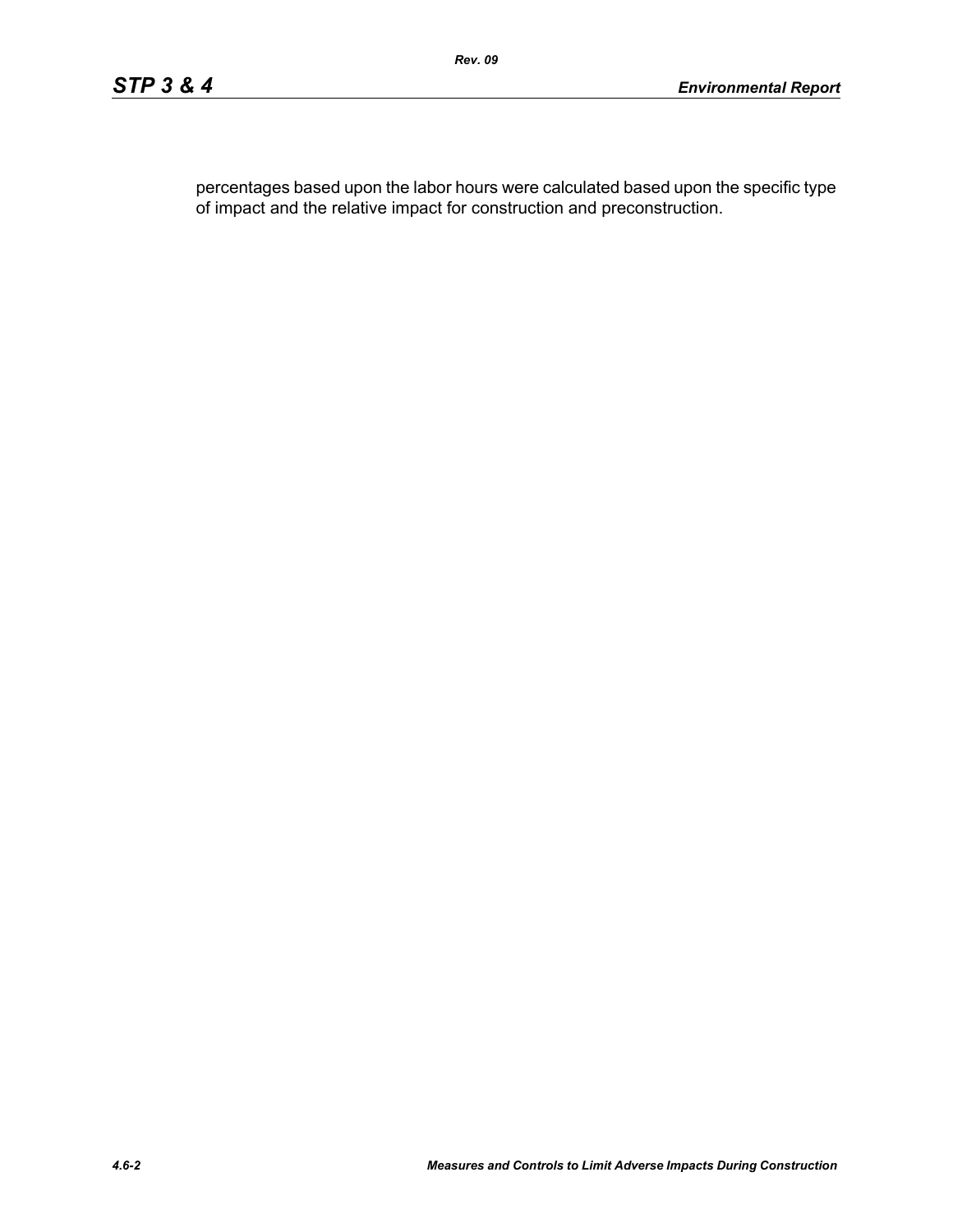| Impact                         | <b>Description of Potential Impact</b>                                                                                                                                                                                   | <b>Potential</b><br>Impact<br>Significance<br>$[1]$ | <b>Planned Control Program</b>                                                                                                                                                                                                                                                                                        |
|--------------------------------|--------------------------------------------------------------------------------------------------------------------------------------------------------------------------------------------------------------------------|-----------------------------------------------------|-----------------------------------------------------------------------------------------------------------------------------------------------------------------------------------------------------------------------------------------------------------------------------------------------------------------------|
| 4.0 Land Use Impacts           |                                                                                                                                                                                                                          |                                                     |                                                                                                                                                                                                                                                                                                                       |
| 4.1.1 The Site<br>and Vicinity | Ground-disturbing activities including<br>installation of a slurry wall, excavating and<br>recontouring the landscape.[2]                                                                                                | S                                                   | Conduct construction activities using best management practices<br>(BMP) in accordance with regulatory and permit requirements.<br>Implement environmental controls required in the SWPPP (Storm<br>Water Pollution Prevention Plan) such as weekly compliance<br>inspections, documentation of runoff controls, etc. |
|                                | Removal of vegetation within the temporary and<br>permanent impact areas.[2]                                                                                                                                             | S                                                   | Clean up and dispose of waste debris at designated location.<br>Temporary impact area will be graded, landscaped to match the<br>surrounding area, and revegetated.                                                                                                                                                   |
|                                | Stockpiling of soils on site including spoil<br>mounds and borrow pit soils.[2]                                                                                                                                          | S                                                   | Restrict stockpiling to designated areas. Stabilize all loose soils<br>on site through the use of approved erosion control<br>methodologies and soil erosion and sediment control plan.                                                                                                                               |
|                                | Construction of new permanent structures and<br>the creation of impervious surface within the<br>existing STP Site (i.e., the haul road and the<br>parking area). The site is designated for<br>industrial land use. [2] | S                                                   | Restrict construction to the designated areas within the STP site.                                                                                                                                                                                                                                                    |
|                                | Impacts to wetlands and other surface waters<br>e.g. removal of onsite drainage ditch.                                                                                                                                   | S                                                   | Avoid wetlands. Use appropriate erosion control measures to<br>prevent turbid water, soil deposition, vegetation removal, etc.,<br>from impacting drainage features, wetlands and downstream<br>areas through the approved SWPPP.                                                                                     |
|                                | Construction activities conducted within the<br>Coastal Management Zone.[2]                                                                                                                                              | $S-M$                                               | Proposed project is consistent with the Texas Coastal<br>Management Plan.                                                                                                                                                                                                                                             |
|                                | Construction activities (e.g., crossing of a<br>pipeline, installation of discharge pipe, etc.)<br>conducted within the designated flood zone and<br>other sensitive areas.                                              | S                                                   | Avoid these areas where possible. Comply with regulatory and<br>permit requirements.                                                                                                                                                                                                                                  |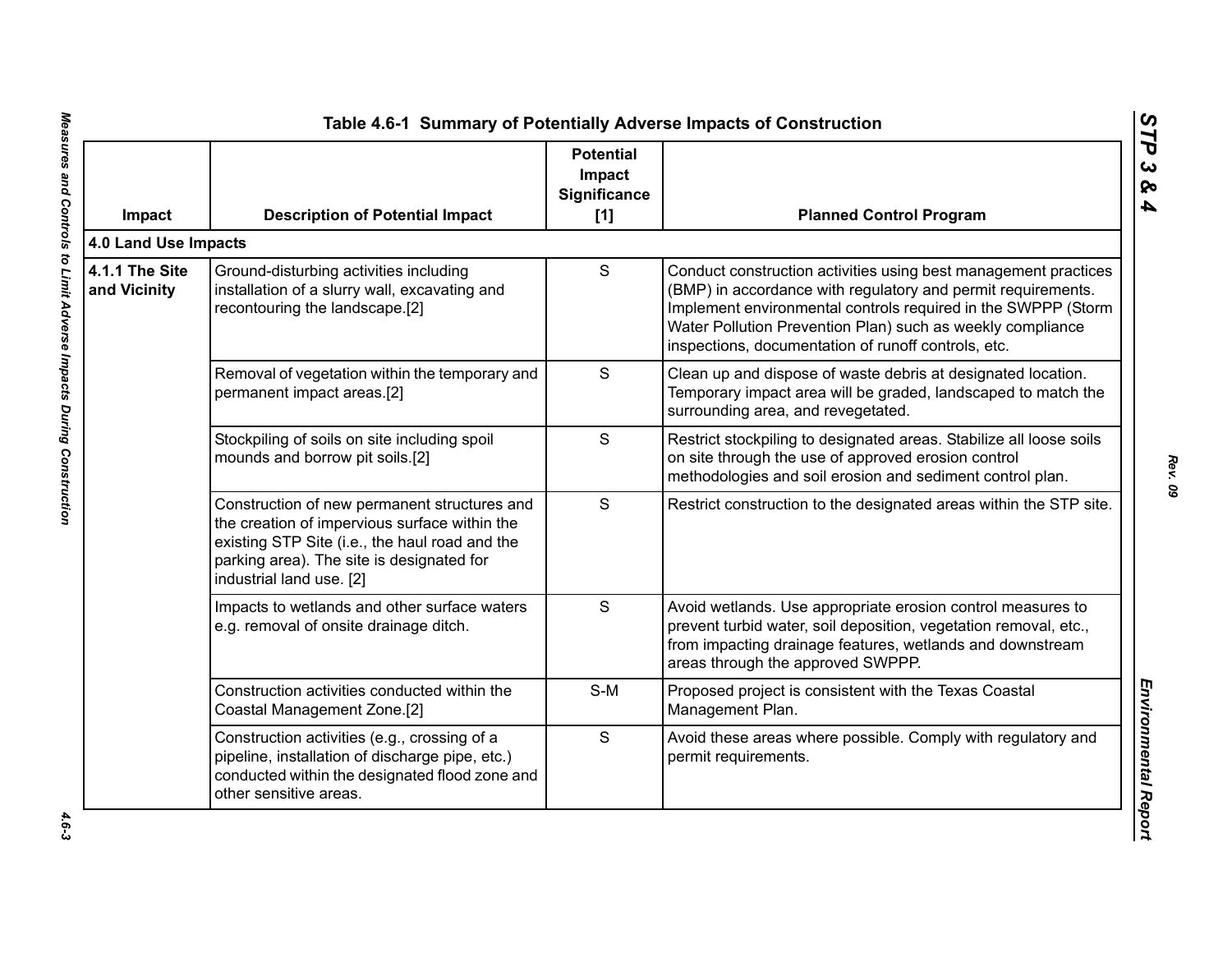|                                               |     | Table 4.6-1 Summary of Potentially Adverse Impacts of Construction (Continued) |
|-----------------------------------------------|-----|--------------------------------------------------------------------------------|
| Potential short-term land use changes in the  | S-M | The temporary housing facilities, if constructed,                              |
| vicinity of the project due to development of |     | converted to pre-project conditions upon comple                                |

|                                                                               | Potential short-term land use changes in the<br>vicinity of the project due to development of<br>employee housing.[2]                                                                                                                        | $S-M$ | The temporary housing facilities, if constructed, would be<br>converted to pre-project conditions upon completion of<br>construction.                                                                                                                                                                      |
|-------------------------------------------------------------------------------|----------------------------------------------------------------------------------------------------------------------------------------------------------------------------------------------------------------------------------------------|-------|------------------------------------------------------------------------------------------------------------------------------------------------------------------------------------------------------------------------------------------------------------------------------------------------------------|
|                                                                               | The increase in traffic during shift change and<br>increased truck deliveries will impact traffic on<br>existing roads during peak times.                                                                                                    | S     | Stagger work shifts and truck delivery times to reduce the<br>additional traffic during peak hours.                                                                                                                                                                                                        |
| 4.1.2<br><b>Transmission</b><br><b>Corridors and</b><br><b>Off-Site Areas</b> | Potential short-term physical land use changes<br>due to the addition of a 345 Kilovolt switchyard<br>and rerouting of one 345 kV transmission line<br>that is currently connected to Bay No. 1 of the<br>existing switchyard for STP 1 & 2. | S     | Minimization of land use impacts through the use of existing<br>access points and ROW roads. Limit construction activities<br>associated with the new onsite switchyard and connecting<br>transmission lines to those areas previously disturbed for<br>construction activities associated with STP 1 & 2. |
| 4.1.3 Historic<br><b>Properties</b>                                           | Ground-disturbing activities including grading,<br>excavation, recontouring, and construction may<br>expose historic resources.                                                                                                              | S     | Take appropriate actions as required by site procedures following<br>discovery of potential historic or archaeological resources.                                                                                                                                                                          |
|                                                                               |                                                                                                                                                                                                                                              |       |                                                                                                                                                                                                                                                                                                            |
|                                                                               |                                                                                                                                                                                                                                              |       |                                                                                                                                                                                                                                                                                                            |
|                                                                               |                                                                                                                                                                                                                                              |       |                                                                                                                                                                                                                                                                                                            |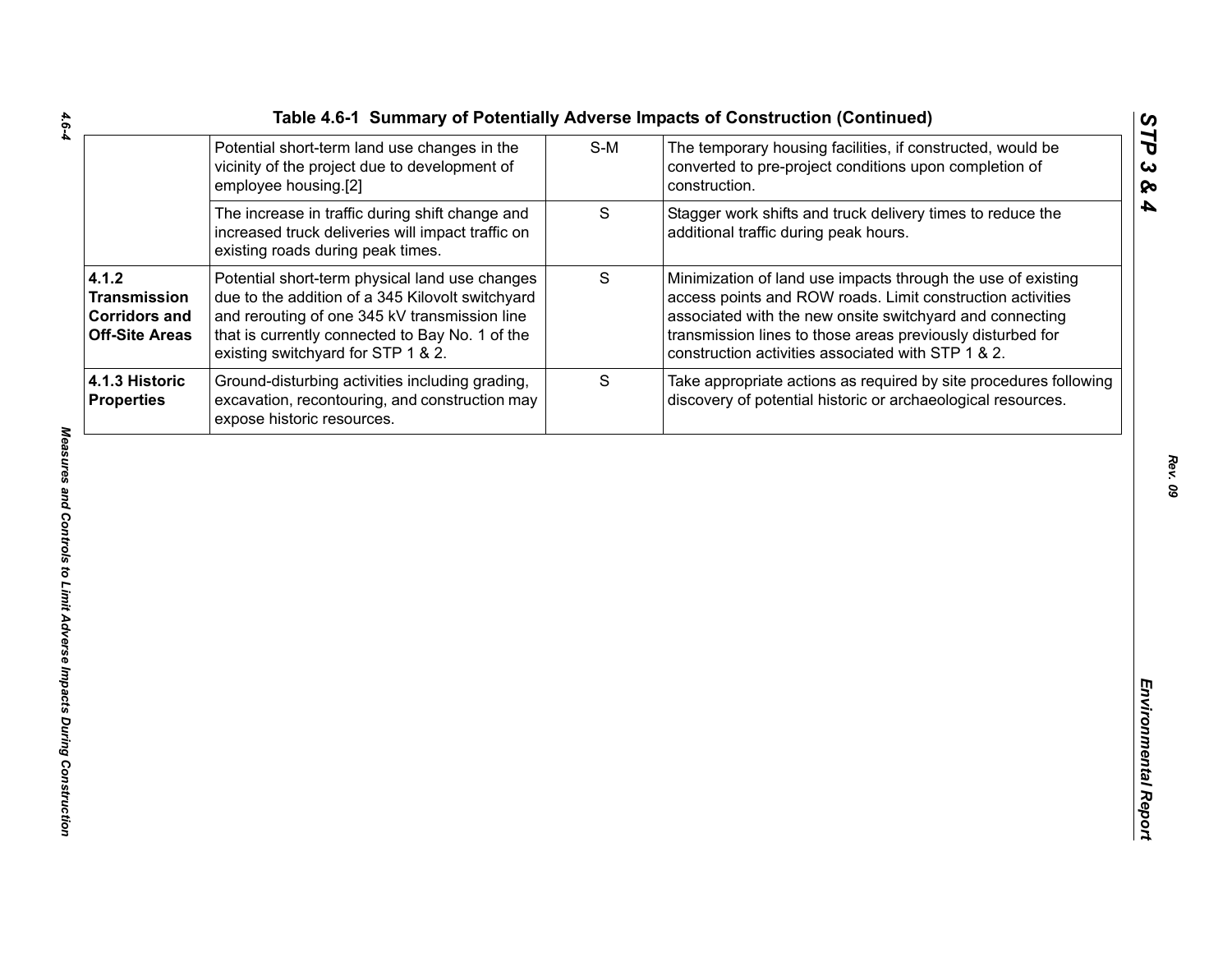| 4.2 Water-Related Impacts                 |                                                                                                                                                                       |   |                                                                                                                                                                                                                                                                                                                                                                                                                                                                                                                                                                                                                                 | STP                               |
|-------------------------------------------|-----------------------------------------------------------------------------------------------------------------------------------------------------------------------|---|---------------------------------------------------------------------------------------------------------------------------------------------------------------------------------------------------------------------------------------------------------------------------------------------------------------------------------------------------------------------------------------------------------------------------------------------------------------------------------------------------------------------------------------------------------------------------------------------------------------------------------|-----------------------------------|
| 4.2.1<br>Hydrologic<br><b>Alterations</b> | Impacts to onsite surface water drainage flows<br>by diverting or filling several unnamed onsite<br>drainage features.[2]                                             | S | New drainage ditches and other features such as sediment filters<br>would be used to accommodate surface water runoff from altered<br>drainage areas and the newly constructed impervious areas.<br>Avoid all wetlands. Appropriate erosion control measures will be<br>taken on all drainage features and wetlands to prevent turbid<br>water, soil deposition, vegetation removal, etc., from occurring<br>within those areas or downstream areas through the approved<br>SWPPP.                                                                                                                                              | $\boldsymbol{\omega}$<br>ଚ୍ଚ<br>4 |
|                                           | Increase in surface water as a result of<br>dewatering and excavation activities. [2]                                                                                 | S | To decrease the volume of surface water runoff created during<br>dewatering/excavating activities of the deeply excavated areas, a<br>groundwater control system will be installed consisting of a slurry<br>wall and perimeter circuit of deep wells in conjunction with sand<br>drains. All other surface water runoff created during the<br>excavation/dewatering activities will be controlled by a series of<br>ditches that drain the water away from construction activities.<br>Proper erosion controls will be used to contain sediments found in<br>the runoff before it is discharged into any jurisdictional water. |                                   |
|                                           | Impacts to local hydrology resulting from the<br>excavation through the shallow aquifer, and<br>subsequent dewatering of the shallow<br>aquifer.[2]                   | S | Local drinking water wells found in the vicinity of the construction<br>area will be unaffected because they are located in the deeper<br>aquifer which is isolated by surficial clays. Dewatering would<br>occur within the shallow aquifer in a limited area for a short period<br>of time. Upon completion of construction, groundwater in the<br>shallow aquifer will return to natural elevations.                                                                                                                                                                                                                         |                                   |
| 4.2.2 Water Use<br><b>Impacts</b>         | Potential for water pressure reduction within the<br>local water table due to dewatering activities for<br>dust abatement, concrete mixing, potable water<br>use. [2] | S | Limit dewatering activities to only those necessary for<br>construction.                                                                                                                                                                                                                                                                                                                                                                                                                                                                                                                                                        | Environmental Repor               |
|                                           |                                                                                                                                                                       |   |                                                                                                                                                                                                                                                                                                                                                                                                                                                                                                                                                                                                                                 |                                   |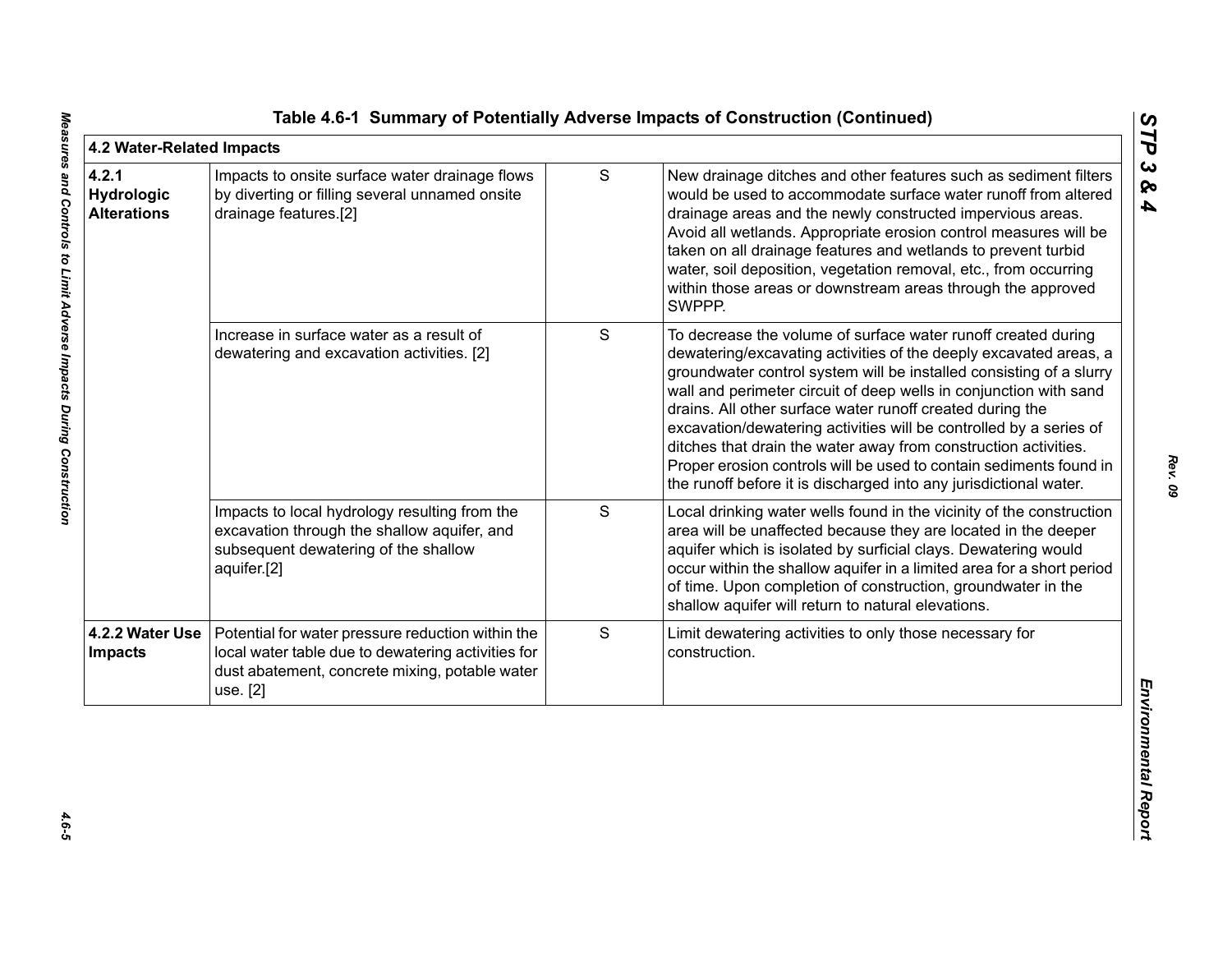|                                        |                                                                                                                                                                                                                              |   | Table 4.6-1 Summary of Potentially Adverse Impacts of Construction (Continued)                                                                                                                                                                                                                                                                                                                                                                                                              |
|----------------------------------------|------------------------------------------------------------------------------------------------------------------------------------------------------------------------------------------------------------------------------|---|---------------------------------------------------------------------------------------------------------------------------------------------------------------------------------------------------------------------------------------------------------------------------------------------------------------------------------------------------------------------------------------------------------------------------------------------------------------------------------------------|
| 4.2.3 Water-                           | Potential impacts on surface water quality from<br>Quality Impacts   accidental release of fuel, oils, or other<br>chemicals associated with construction<br>activities into onsite wetlands and drainage<br>features.       | S | Develop and implement a construction SWPPP and spill<br>response plan.                                                                                                                                                                                                                                                                                                                                                                                                                      |
|                                        | A potential impact to Little Robbins Slough,<br>Kelly's Pond, and subsequently the Colorado<br>River due to turbidity and sedimentation caused<br>by soil erosion from ground disturbance.[2]                                | S | Adhere to applicable regulations and permit requirements found<br>in the TPDES permit. Implement BMPs to prevent the movement<br>of pollutants (including sediments) into wetlands and water bodies<br>via storm water runoff. BMPs will include the use of erosion<br>control measures such as silt fences to prevent sedimentation<br>and turbid water discharge.<br>Use of vegetated land buffers between water bodies and the<br>construction site will minimize sedimentation impacts. |
| <b>4.3 Ecological Impacts</b>          |                                                                                                                                                                                                                              |   |                                                                                                                                                                                                                                                                                                                                                                                                                                                                                             |
| 4.3.1 Terrestrial<br><b>Ecosystems</b> | Construction activities will result in habitat loss<br>and will displace animals such as birds and<br>mammals that currently inhabit the construction<br>site. The mortality rate of less mobile animals<br>may increase.[2] | S | Limit vegetation removal to only those areas needed for<br>construction. Restoration of the temporary impact areas will be<br>completed in a timely manner upon completion of construction.                                                                                                                                                                                                                                                                                                 |
|                                        | Filling of drainage areas and ditches may<br>impact foraging and roosting habits of wetland-<br>dependent species.[2]                                                                                                        | S | Restore the habitat by relocating and revegetating of drainage<br>areas.                                                                                                                                                                                                                                                                                                                                                                                                                    |
|                                        | Impacts to biota from use of wetlands as<br>laydown areas or spoil areas. [2]                                                                                                                                                | S | Avoid wetland areas during construction activities.                                                                                                                                                                                                                                                                                                                                                                                                                                         |
|                                        | Potential impacts to local bird population from<br>bird collisions with man-made structures<br>(cranes, buildings) during construction.                                                                                      | S | The likelihood of this impact is low and when considered with the<br>availability of the resource on a regional basis, mitigation is not<br>necessary.                                                                                                                                                                                                                                                                                                                                      |
|                                        | Wildlife may be startled or frightened away by<br>construction noises.[2]                                                                                                                                                    | S | Animal displacement due to noise should be temporary in nature.<br>Animals should return upon completion of construction.                                                                                                                                                                                                                                                                                                                                                                   |
|                                        | Potential disturbance to nesting birds caused<br>by noise/movement during transmission line<br>upgrades. The disturbance impacts will<br>increase during the nesting season.                                                 | S | Scheduling work during non-nesting periods would minimize<br>these impacts.                                                                                                                                                                                                                                                                                                                                                                                                                 |
|                                        |                                                                                                                                                                                                                              |   |                                                                                                                                                                                                                                                                                                                                                                                                                                                                                             |

 $4.6 - 6$ *4.6-6 Measures and Controls to Limit Adverse Impacts During Construction* 

Measures and Controls to Limit Adverse Impacts During Construction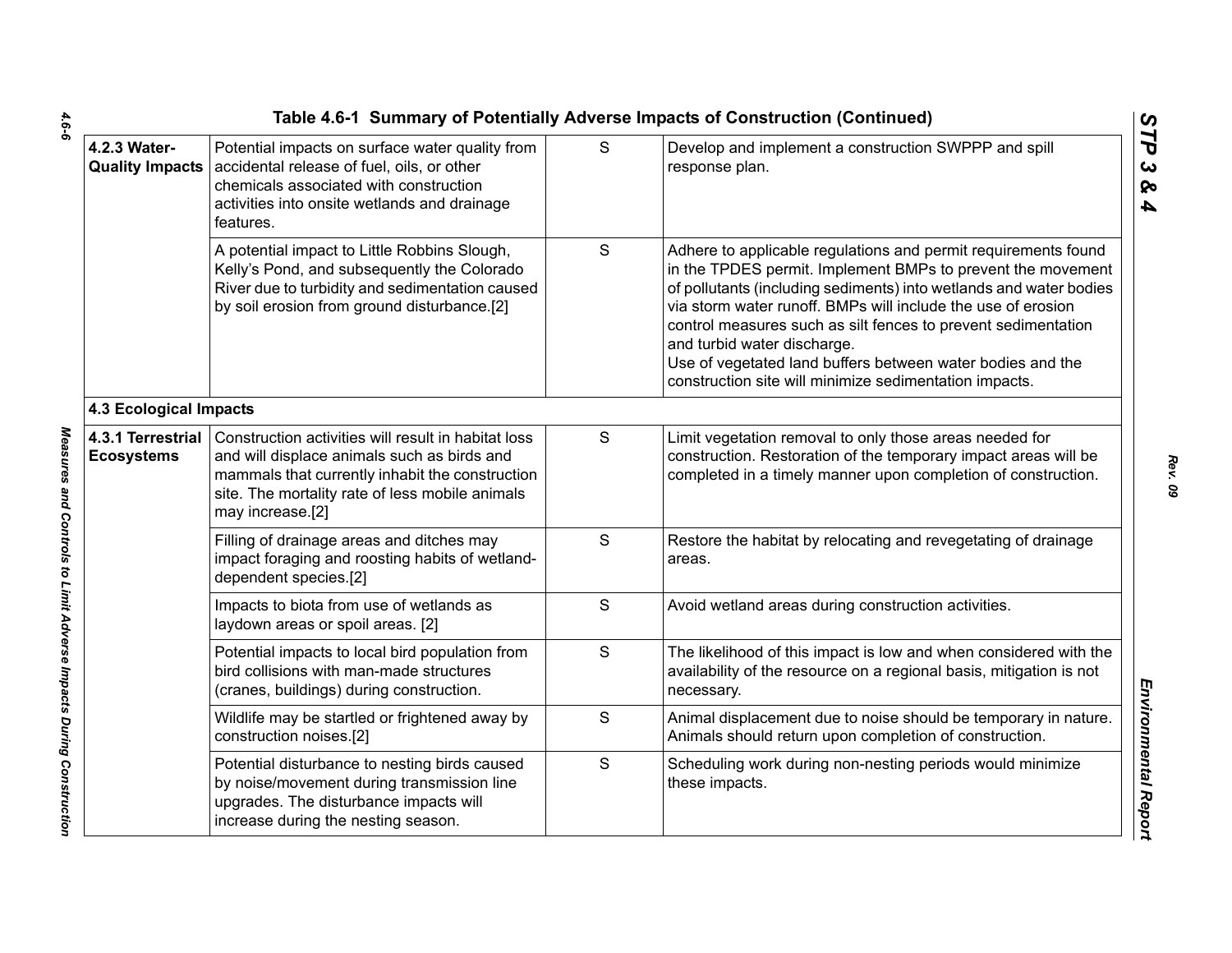| 4.3.2 Aquatic<br>Ecosystems-<br><b>Construction</b><br><b>Impacts</b> | Potential impacts on aquatic ecology from<br>accidental release of fuel, oils, or other<br>chemicals associated with construction<br>activities in to onsite wetlands and drainage<br>features.                                                                                                                  | S             | Develop and implement a construction SWPPP and spill<br>response plan.                                                                                                                                                                                                                                                                                                                                                                                                                                   |
|-----------------------------------------------------------------------|------------------------------------------------------------------------------------------------------------------------------------------------------------------------------------------------------------------------------------------------------------------------------------------------------------------|---------------|----------------------------------------------------------------------------------------------------------------------------------------------------------------------------------------------------------------------------------------------------------------------------------------------------------------------------------------------------------------------------------------------------------------------------------------------------------------------------------------------------------|
|                                                                       | Potential impacts to aquatic plants, benthic<br>macroinvertebrates, and fish as a result of<br>water turbidity and sedimentation caused by<br>soil erosion from construction activities such as<br>road construction, excavation, grading,<br>temporary storage of soil piles, and use of<br>heavy machinery.[2] | ${\mathsf S}$ | Develop and implement erosion and sediment control plans that<br>incorporate recognized BMPs such as covering all disturbed<br>areas, keeping to a minimum the length of time disturbed soil is<br>exposed to weather, and intercepting and retaining sediment via<br>retention ponds and drainage ditches. Upon completion of<br>construction along stream banks or drainage features, disturbed<br>areas will be rip-rapped or seeded to establish a perennial<br>vegetative cover to prevent erosion. |
|                                                                       | Impacts to the benthic community resulting<br>from suspended sediments from erosion of<br>surface soil. Impacts may include blockage of<br>light for photosynthesis, interference in<br>respiration in invertebrates, smothering of eggs,<br>and degradation of the quality of spawning<br>grounds.              | S             | Divert excess surface water caused by construction activities into<br>sediment settling ponds prior to release into on site drainage<br>features.                                                                                                                                                                                                                                                                                                                                                        |
|                                                                       | Impacts to fish populations due to the loss of<br>invertebrates from suspended sediments.                                                                                                                                                                                                                        | S             | Develop and implement erosion and sediment control plans as<br>mentioned above.                                                                                                                                                                                                                                                                                                                                                                                                                          |
|                                                                       | Displacement of fish, aquatic species,<br>crustaceans, and insects due to filling of<br>drainage features on site.[2]                                                                                                                                                                                            | S             | The impacted acreage of this non-jurisdictional area is small and<br>the type of habitat is not unique to the area. Due to the availability<br>of this resource on a regional basis and because no important<br>species are found onsite, mitigation is not necessary.                                                                                                                                                                                                                                   |
|                                                                       | Temporary decline in insect population from<br>rerouting of onsite drainage features.[2]                                                                                                                                                                                                                         | ${\mathsf S}$ | Restore the habitat by relocating and revegetating the drainage<br>feature.                                                                                                                                                                                                                                                                                                                                                                                                                              |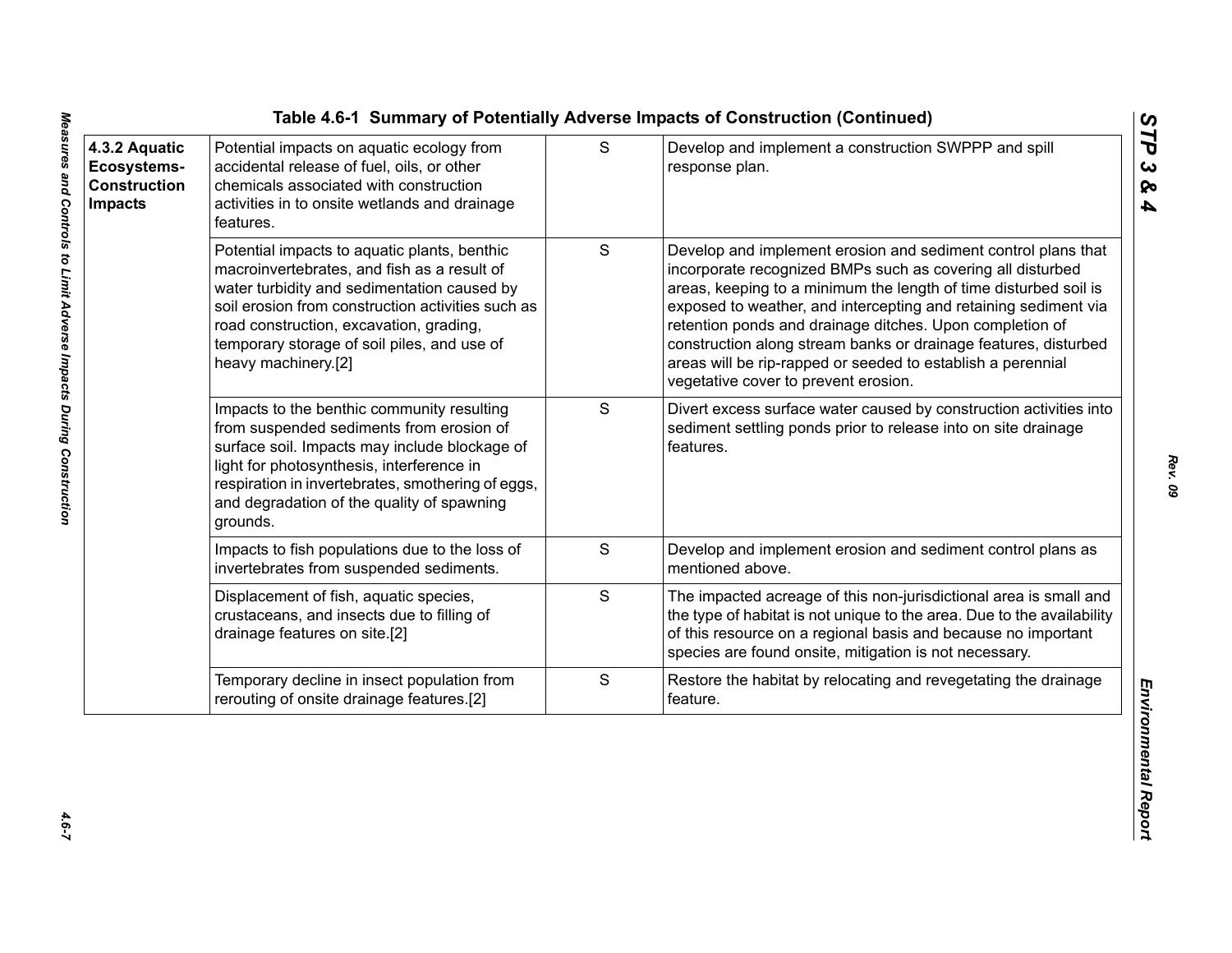|  |  | Table 4.6-1 Summary of Potentially Adverse Impacts of Construction (Continued) |  |  |  |  |
|--|--|--------------------------------------------------------------------------------|--|--|--|--|
|--|--|--------------------------------------------------------------------------------|--|--|--|--|

| 4.4 Socioeconomic Impacts        |                                                                                                                                                                                                                                         |               |                                                                                                                                                                                                                                                                                                                                                                                                                                                                    | STP                                            |
|----------------------------------|-----------------------------------------------------------------------------------------------------------------------------------------------------------------------------------------------------------------------------------------|---------------|--------------------------------------------------------------------------------------------------------------------------------------------------------------------------------------------------------------------------------------------------------------------------------------------------------------------------------------------------------------------------------------------------------------------------------------------------------------------|------------------------------------------------|
| 4.4.1 Physical<br><b>Impacts</b> | Potential temporary impacts to construction<br>workers, STP personnel, people living or<br>working adjacent to the construction area, and<br>transient populations caused by exposure to<br>elevated noise levels. [2]                  | ${\mathsf S}$ | Construction workers would use hearing protection. The public<br>will be notified of impending construction activities that may<br>exceed acceptable noise levels. Perform all construction activities<br>in compliance with local, state, and federal regulations.<br>Emergency first-aid care would be available at the construction<br>site, and regular health and safety monitoring will be conducted<br>during construction.                                 | $\boldsymbol{\omega}$<br>ବ<br>$\blacktriangle$ |
|                                  | Potential temporary impacts to construction<br>workers, STP personnel, people living or<br>working adjacent to the construction area, and<br>transient populations caused by fugitive dust<br>and fine particulate matter emissions.[2] | S             | Minimize the potential for these emissions by using local, state,<br>and federal regulations. Prepare a dust control plan containing<br>dust control measures such as watering, stabilization of disturbed<br>areas, phased grading to minimize disturbance acreage, covering<br>haul truck beds, etc. Emergency first-aid care would be available<br>at the construction site, and regular health and safety monitoring<br>will be conducted during construction. |                                                |
|                                  | Potential temporary impacts to construction<br>workers, STP personnel people living or<br>working adjacent to the construction area and<br>transient populations caused by exhaust<br>emissions.[2]                                     | S             | Equipment will be serviced regularly. Equipment will be operated<br>in accordance with local, state, and federal emission<br>requirements. Construction activities will be phased to minimize<br>peak hour degradation of local ambient air quality. Emergency<br>first-aid care would be available at the construction site, and<br>regular health and safety monitoring will be conducted during<br>construction.                                                |                                                |
|                                  | Degradation of roads in the vicinity of the<br>project due to increased traffic and an increase<br>in heavy, wide-bodied trucks and equipment.[2]                                                                                       | S             | Alert local government agencies and complete road repairs and<br>improvements (i.e., patching cracks and potholes, adding turn<br>lanes, reinforcing soft shoulders) in a timely manner.                                                                                                                                                                                                                                                                           |                                                |
|                                  |                                                                                                                                                                                                                                         |               |                                                                                                                                                                                                                                                                                                                                                                                                                                                                    | Environmental Report                           |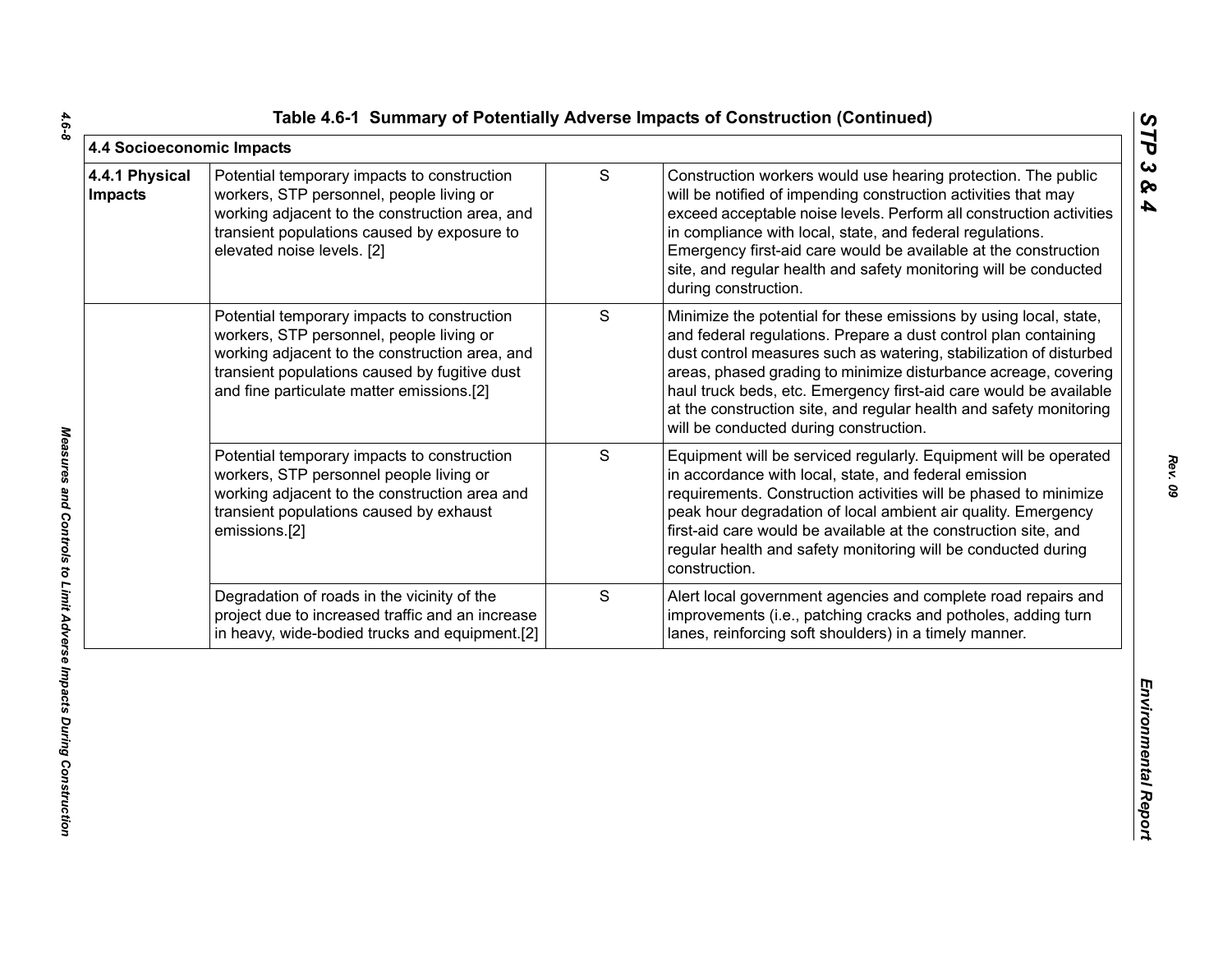|                                                       |                                                                                                                                |       | Table 4.6-1 Summary of Potentially Adverse Impacts of Construction (Continued)                                                                                                                                                                                                                |                                          |
|-------------------------------------------------------|--------------------------------------------------------------------------------------------------------------------------------|-------|-----------------------------------------------------------------------------------------------------------------------------------------------------------------------------------------------------------------------------------------------------------------------------------------------|------------------------------------------|
| 4.4.2 Social and<br><b>Economic</b><br><b>Impacts</b> | Increased traffic congestion in the vicinity of<br>STP due to construction activities.[2]                                      | $M-L$ | Develop and implement a construction traffic management plan<br>that would include such measures as turn lane installation where<br>necessary, establishing a centralized parking area with shuttle<br>service, encouraging carpools, and staggering shifts.                                  | STP<br>$\boldsymbol{\omega}$<br>ନ୍ତ<br>4 |
|                                                       | Potential short-term housing shortage in<br>Matagorda County.[2]                                                               | M-L   | Mitigation efforts will be market-driven over time. Construction<br>employment will increase gradually with a peak after 2 or 3 years.<br>This will allow time for construction of new housing. Temporary<br>housing could be constructed as needed.                                          |                                          |
|                                                       | Water shortages in Matagorda County as a<br>result of the in-migrating construction<br>workforce.[2]                           | M-L   | Maintain communication with local government and planning<br>officials so that ample time is given to plan for the influx.<br>Mitigation strategies could include reuse, seawater desalination,<br>conservation, and the Lower Colorado River Authority/San<br>Antonio Water System Project.  |                                          |
|                                                       | Shortage of waste water treatment plants in<br>Matagorda County as a result of the in-<br>migrating construction workforce.[2] | M-L   | Maintain communication with local government and planning<br>officials so that ample time is given to plan for the influx.                                                                                                                                                                    |                                          |
|                                                       | Potential impacts to police and fire services in<br>Matagorda County. [2]                                                      | M     | Maintain communication with local government officials so that<br>expansions in police and fire services could be coordinated,<br>planned, and funded in a timely manner. Funding for this<br>expansion will be provided through the increased tax revenues<br>from the construction project. |                                          |
|                                                       | Potential impacts to medical services in<br>Matagorda County. [2]                                                              | S     | Projected increase in the population during construction would<br>not stress the current capacity; therefore mitigation would not be<br>warranted.                                                                                                                                            |                                          |
|                                                       |                                                                                                                                |       |                                                                                                                                                                                                                                                                                               | Environmental Report                     |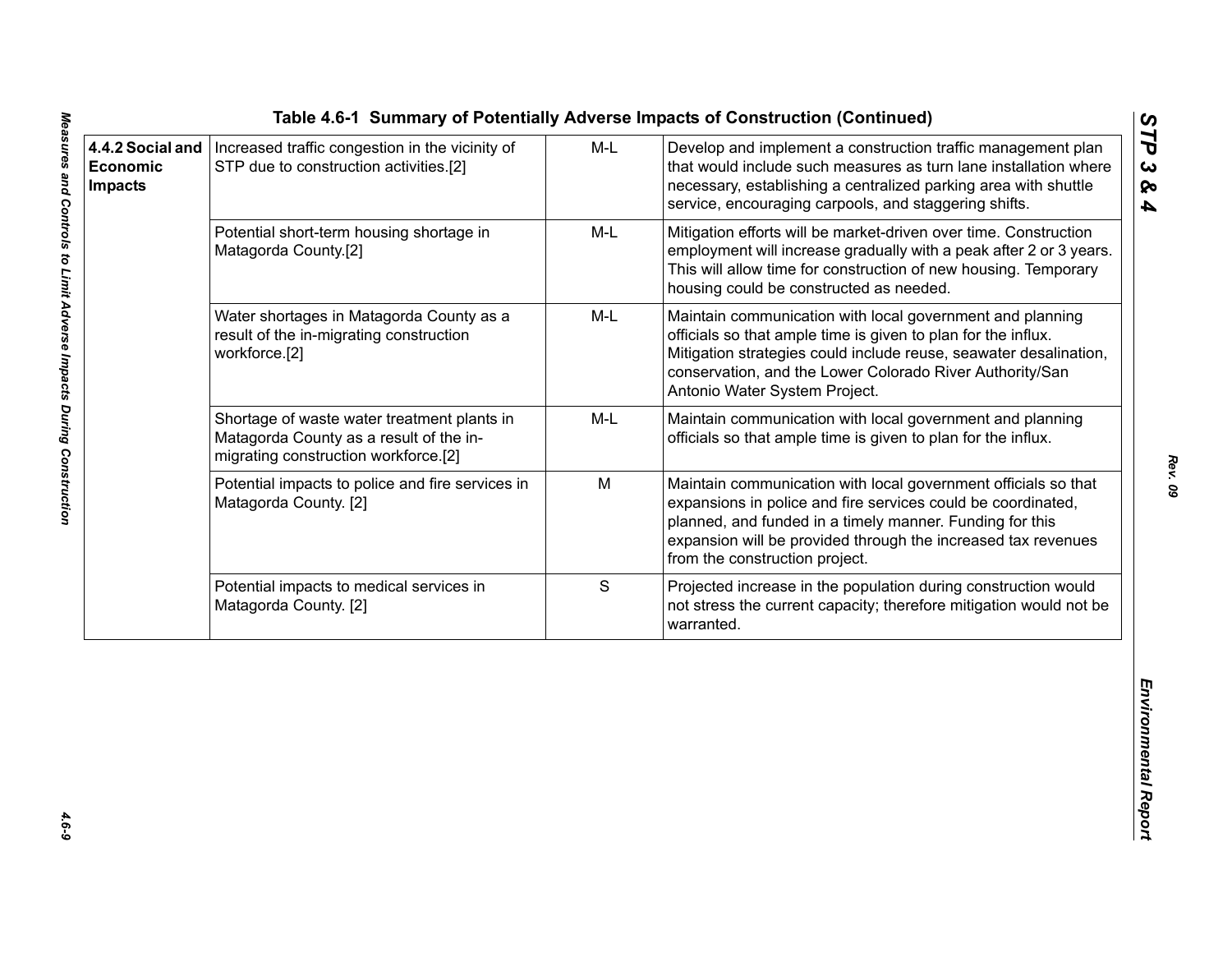|                                                                                     | Potential impacts to social services in<br>Matagorda County.[2]                                                                                                                   | $\mathsf{S}$ | Construction could be beneficial to the disadvantaged population<br>by creating jobs therefore decreasing the need for social services.<br>Impacts to social services should be small and not warrant further<br>mitigation.                                                                                                                                                                                                                                                                                                                                                     |
|-------------------------------------------------------------------------------------|-----------------------------------------------------------------------------------------------------------------------------------------------------------------------------------|--------------|----------------------------------------------------------------------------------------------------------------------------------------------------------------------------------------------------------------------------------------------------------------------------------------------------------------------------------------------------------------------------------------------------------------------------------------------------------------------------------------------------------------------------------------------------------------------------------|
|                                                                                     | Potential impact on the short-term ability of<br>schools in Matagorda County to accommodate<br>the increase in student population.[2]                                             | $M-L$        | Short-term solutions can be implemented in the form of adding<br>modular classrooms and hiring additional teachers to existing<br>schools. Funding for additional resources will be provided through<br>the increased tax revenues from the construction project.                                                                                                                                                                                                                                                                                                                |
| 4.4.3<br>Environmental<br><b>Justice</b>                                            | Low-income rental housing rates could<br>increase due to increased demand for housing,<br>potentially displacing low-income renters in<br>Matagorda County. [2]                   | S            | Analysis of housing availability in Matagorda County determined<br>that the probability of this being an issue is low. Because of this,<br>control efforts would not be necessary.                                                                                                                                                                                                                                                                                                                                                                                               |
| <b>4.5 Radiation</b><br><b>Exposure to</b><br><b>Construction</b><br><b>Workers</b> | Construction workers may be exposed to<br>radiation sources (through direct radiation,<br>gaseous effluents, or liquid effluents) from the<br>routine operations of STP 1 & 2.[2] | S            | Conduct continual monitoring the STP site for radiation exposure.<br>The construction activities on the site will be in accordance with<br>all radiation safety regulations to ensure that the construction<br>workers are protected.                                                                                                                                                                                                                                                                                                                                            |
| <b>4.7S Non-</b><br>Radiological<br><b>Health Impacts</b>                           | Potential of construction accidents requiring<br>first aid or medical treatment.                                                                                                  | S            | Provide job training and implement procedures to ensure a safe<br>working environment.<br>Provide first-aid capabilities at the construction site.                                                                                                                                                                                                                                                                                                                                                                                                                               |
|                                                                                     |                                                                                                                                                                                   |              | [1] The assigned significance levels [(S)mall, (M)oderate, or (L)arge] are based on the assumption that for each impact, the associated<br>proposed mitigation measures and controls (or equivalents) will be implemented (10 CFR 51, Appendix B, Table B-1, Footnote 3)<br>[2] The mitigation measure specified for this impact is insufficient to reduce the impact to insignificant. No other practical measures for mitigation<br>of this impact are available. Therefore, these impacts will be considered in the evaluation of unavoidable adverse impacts (Section 10.1). |
|                                                                                     |                                                                                                                                                                                   |              |                                                                                                                                                                                                                                                                                                                                                                                                                                                                                                                                                                                  |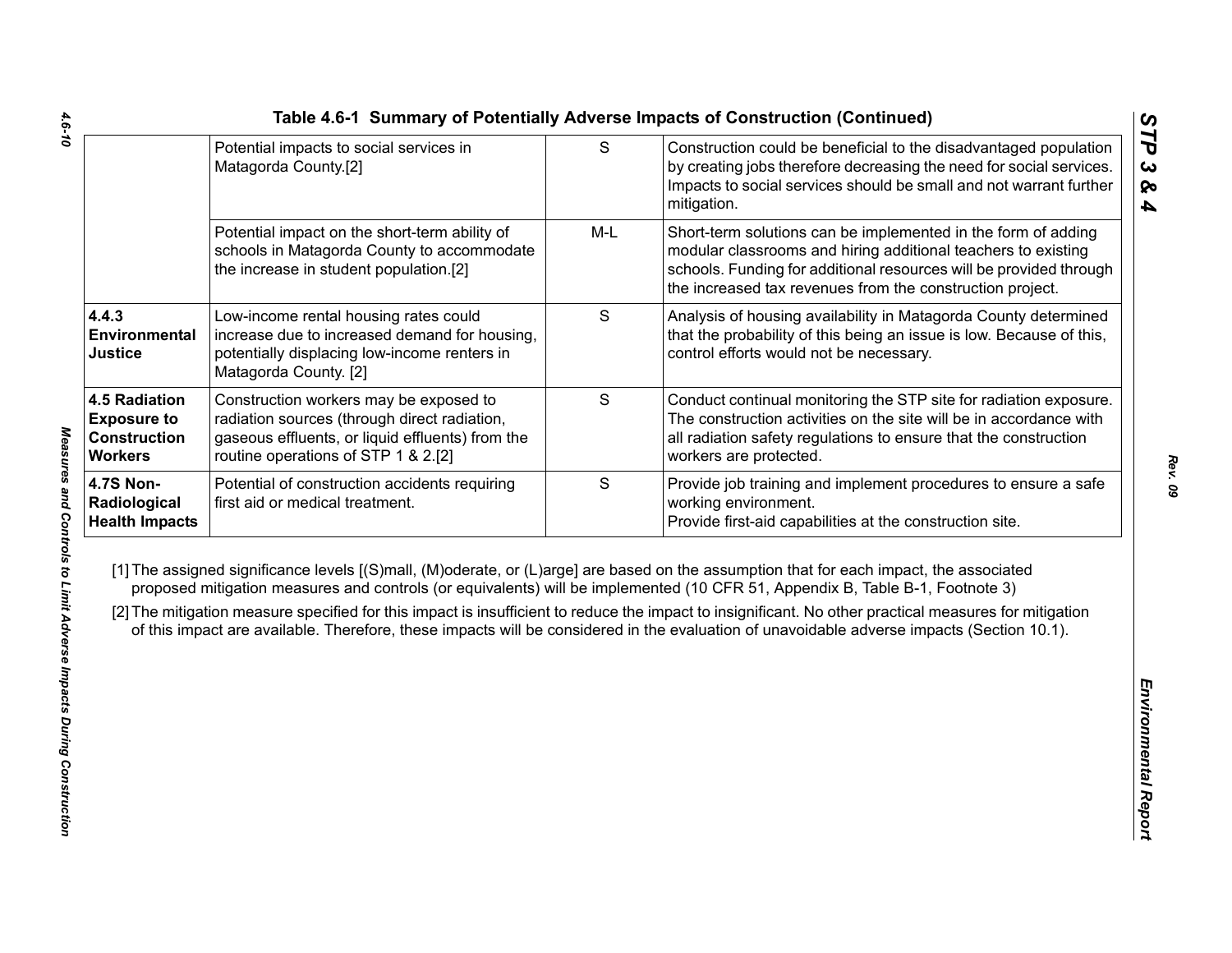|                                       |                                                                                                                                                                                                                            | <b>Potential</b>              |                     | <b>Estimated Impacts (%)</b> |                                                                                                                                                                             |
|---------------------------------------|----------------------------------------------------------------------------------------------------------------------------------------------------------------------------------------------------------------------------|-------------------------------|---------------------|------------------------------|-----------------------------------------------------------------------------------------------------------------------------------------------------------------------------|
| Impact                                | <b>Description of Potential Impact</b>                                                                                                                                                                                     | Impact<br><b>Significance</b> | <b>Construction</b> | <b>Preconstruction</b>       | <b>Basis of Estimate</b>                                                                                                                                                    |
| 4.1.1<br><b>The Site and Vicinity</b> | Ground-disturbing activities<br>including excavating and<br>recontouring the landscape.                                                                                                                                    | S                             | 50%                 | 50%                          | Land Area Disturbance Basis<br>(Based on Unit 3 construction<br>leading Unit 4 by approx. 1 year)                                                                           |
|                                       | Removal of vegetation within the<br>temporary and permanent impact<br>areas.                                                                                                                                               | S                             | 25%                 | 75%                          | Land Area Disturbance Basis<br>(Based on Unit 3 construction<br>leading Unit 4 by approx. 1 year)                                                                           |
|                                       | Stockpiling of soils on site<br>including spoil mounds and borrow<br>pit soils.                                                                                                                                            | S                             | 50%                 | 50%                          | Land Area Disturbance Basis<br>(Based on Unit 3 construction<br>leading Unit 4 by approx. 1 year)                                                                           |
|                                       | Construction of new permanent<br>structures and the creation of<br>impervious surface within the<br>existing STP site (i.e., the haul<br>road and the parking area). The<br>site is designated for industrial<br>land use. | S                             | 10%                 | 90%                          | Land Area Disturbance Basis<br>(Based on Unit 3 construction<br>leading Unit 4 by approx. 1 year)                                                                           |
|                                       | Impacts to wetlands and other<br>surface waters (e.g., removal of<br>onsite drainage ditch).                                                                                                                               | S                             | 5%                  | 95%                          | Land Area Disturbance Basis<br>All wetlands have been identified<br>and mapped. In order to limit<br>impacts, these sites will be avoided<br>during the construction phase. |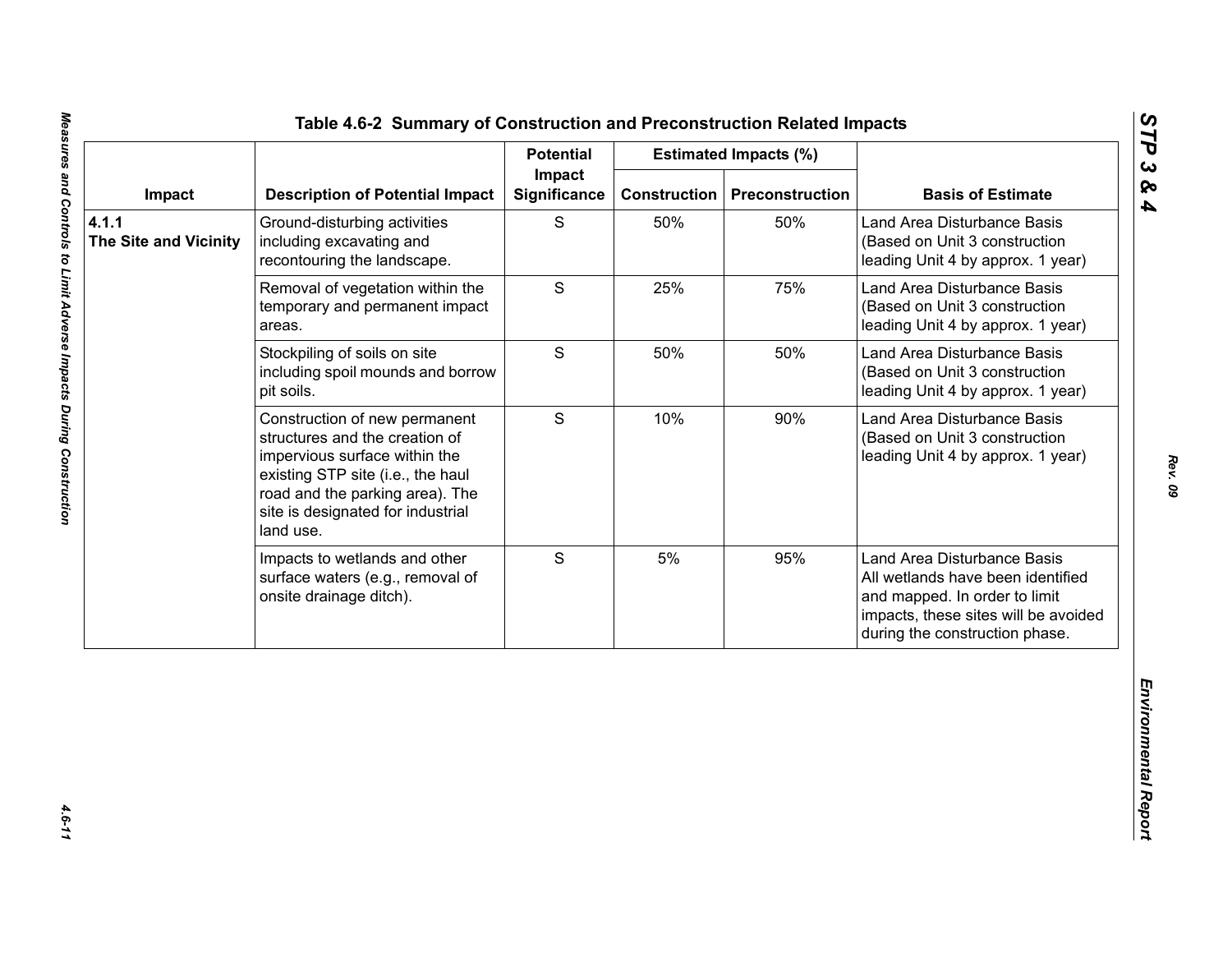|        |                                                                                                                                                                                |                               | <b>Potential</b><br><b>Estimated Impacts (%)</b> |                 |                                                                                                                                                                                                                                                                                                                                                                                                                                                                                                                                                      |  |
|--------|--------------------------------------------------------------------------------------------------------------------------------------------------------------------------------|-------------------------------|--------------------------------------------------|-----------------|------------------------------------------------------------------------------------------------------------------------------------------------------------------------------------------------------------------------------------------------------------------------------------------------------------------------------------------------------------------------------------------------------------------------------------------------------------------------------------------------------------------------------------------------------|--|
| Impact | <b>Description of Potential Impact</b>                                                                                                                                         | Impact<br><b>Significance</b> | <b>Construction</b>                              | Preconstruction | <b>Basis of Estimate</b>                                                                                                                                                                                                                                                                                                                                                                                                                                                                                                                             |  |
|        | Construction activities conducted<br>within the Coastal Management<br>Zone.                                                                                                    | $S-M$                         | 25%                                              | 75%             | Land Area Disturbance Basis<br>The STP property is located almost<br>entirely within the coastal zone as<br>defined by the Texas Coastal<br>Management Program (CMP). For<br>the plant areas located within the<br>coastal zone, the basis of separation<br>for the construction versus<br>preconstruction impacts is best<br>determined by using the land area<br>disturbance basis. Mitigation<br>measures for this impact are<br>described in ER Section 4.1.1.1 and<br>will be applied during<br>preconstruction and construction<br>activities. |  |
|        | Construction activities (e.g.,<br>crossing of a pipeline, installation<br>of discharge pipe, etc.) conducted<br>within the designated flood zone<br>and other sensitive areas. | S                             | 25%                                              | 75%             | Land Area Disturbance Basis<br>(Based on Unit 3 construction<br>leading Unit 4 by approx. 1 year)                                                                                                                                                                                                                                                                                                                                                                                                                                                    |  |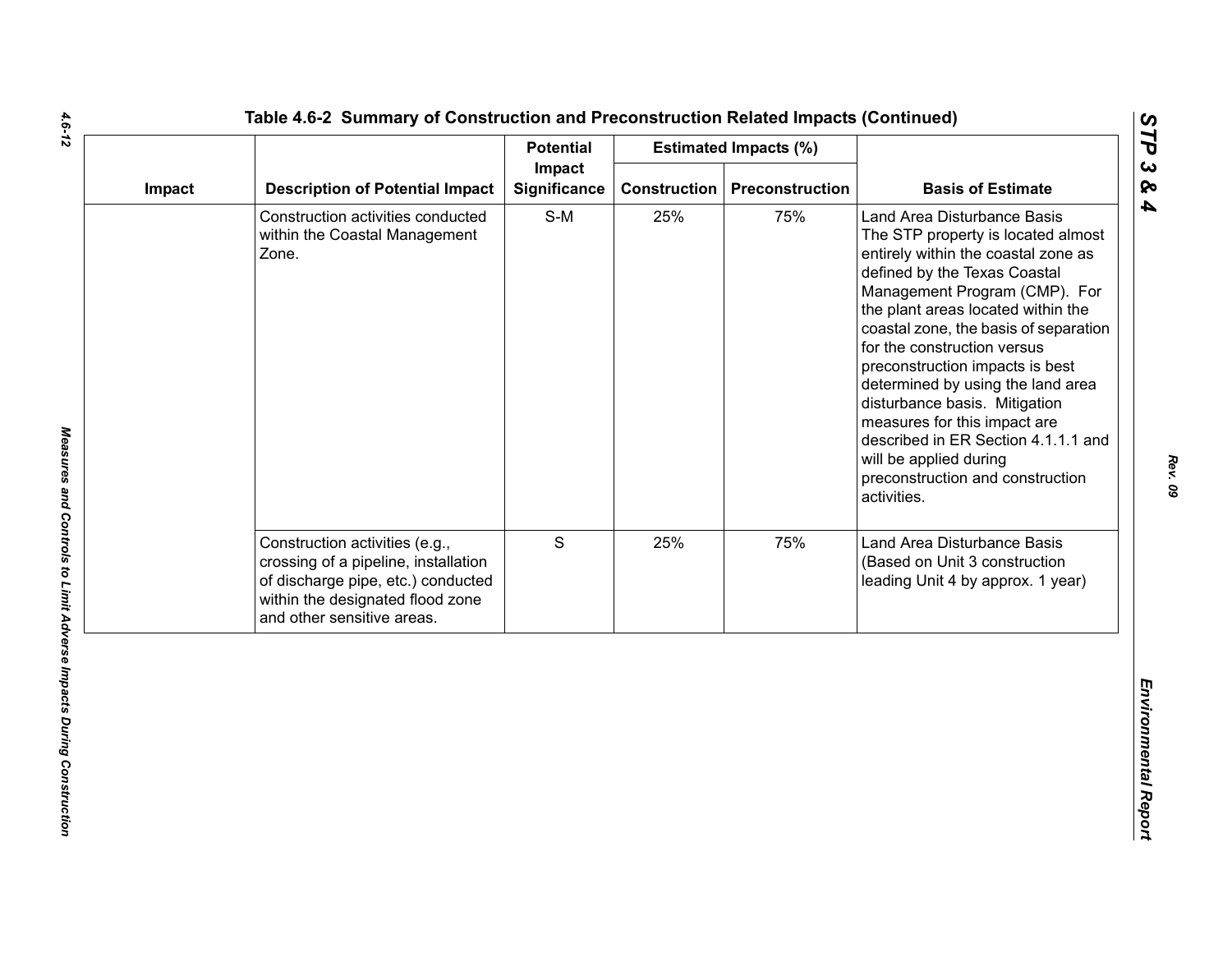|                                                                              |                                                                                                                                                                                                                                                              | <b>Potential</b>              |                     | <b>Estimated Impacts (%)</b> |                                                                                                                                                                                                                                                                                                                                                                                                                                                                                                                                                                                                                                                                |
|------------------------------------------------------------------------------|--------------------------------------------------------------------------------------------------------------------------------------------------------------------------------------------------------------------------------------------------------------|-------------------------------|---------------------|------------------------------|----------------------------------------------------------------------------------------------------------------------------------------------------------------------------------------------------------------------------------------------------------------------------------------------------------------------------------------------------------------------------------------------------------------------------------------------------------------------------------------------------------------------------------------------------------------------------------------------------------------------------------------------------------------|
| Impact                                                                       | <b>Description of Potential Impact</b>                                                                                                                                                                                                                       | Impact<br><b>Significance</b> | <b>Construction</b> | Preconstruction              | <b>Basis of Estimate</b>                                                                                                                                                                                                                                                                                                                                                                                                                                                                                                                                                                                                                                       |
|                                                                              | Potential short-term land use<br>changes in the vicinity of the<br>project due to development of<br>employee housing.                                                                                                                                        | $S-M$                         | 50%                 | 50%                          | <b>Labor Hours Basis</b><br>The basis for segregating this impact<br>is the Labor Hours Basis, since the<br>erection of temporary housing (see<br>corresponding entry in Table 4.6-1)<br>should roughly follow the addition of<br>labor to the jobsite. Consideration<br>was given to adjusting the Labor<br>Hours Basis so as to acknowledge<br>the need to erect housing prior to<br>labor arrival; however, the erection<br>period for temporary housing does<br>not warrant such an adjustment. As<br>noted in Table 4.6-1, the mitigation<br>of this impact would be to convert<br>the land to pre-project conditions<br>upon completion of construction. |
|                                                                              | The increase in traffic during shift<br>change and increased truck<br>deliveries will impact traffic on<br>existing roads during peak times.                                                                                                                 | $\mathsf S$                   | 60%                 | 40%                          | Labor Hours Basis                                                                                                                                                                                                                                                                                                                                                                                                                                                                                                                                                                                                                                              |
| 4.1.2<br><b>Transmission</b><br><b>Corridors and Offsite</b><br><b>Areas</b> | Potential short-term physical land<br>use changes due to the addition of<br>a 345 kilovolt (kV) switchyard and<br>rerouting of one 345 kV<br>transmission line that is currently<br>connected to Bay No. 1 of the<br>existing switchyard for STP 1<br>and 2. | S                             | 85%                 | 15%                          | Land Area Disturbance Basis                                                                                                                                                                                                                                                                                                                                                                                                                                                                                                                                                                                                                                    |

*STP 3 & 4*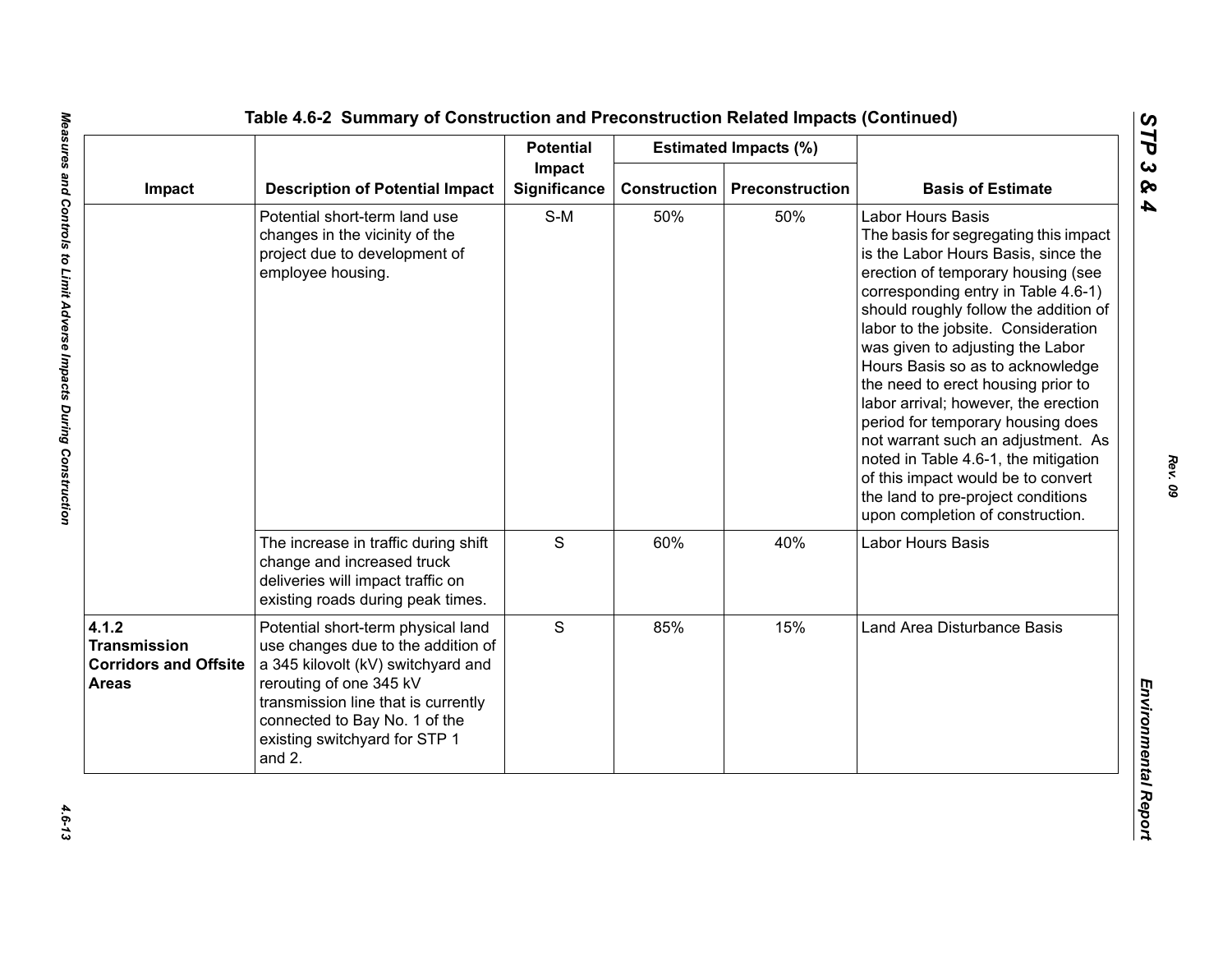|                                     |                                                                                                                                                                                                 | <b>Potential</b>       |              | <b>Estimated Impacts (%)</b> |                                                                                                                                                                                                                                                                                                                                                                                                                                                                                                                                                                                                                                                                                                                                                                                                                                                                                                                                          |
|-------------------------------------|-------------------------------------------------------------------------------------------------------------------------------------------------------------------------------------------------|------------------------|--------------|------------------------------|------------------------------------------------------------------------------------------------------------------------------------------------------------------------------------------------------------------------------------------------------------------------------------------------------------------------------------------------------------------------------------------------------------------------------------------------------------------------------------------------------------------------------------------------------------------------------------------------------------------------------------------------------------------------------------------------------------------------------------------------------------------------------------------------------------------------------------------------------------------------------------------------------------------------------------------|
| Impact                              | <b>Description of Potential Impact</b>                                                                                                                                                          | Impact<br>Significance | Construction | <b>Preconstruction</b>       | <b>Basis of Estimate</b>                                                                                                                                                                                                                                                                                                                                                                                                                                                                                                                                                                                                                                                                                                                                                                                                                                                                                                                 |
| 4.1.3<br><b>Historic Properties</b> | Ground-disturbing activities<br>including grading, excavation,<br>recontouring, and construction<br>may expose historic resources.<br>(NOTE: Based on SHPO<br>determination, this is unlikely.) | $\mathbf S$            | 25%          | 75%                          | The South Texas Project site has<br>been surveyed and a determination<br>of no adverse effect to historic<br>properties was asserted and<br>concurred with by the Texas<br>Historical Commission (THC) on<br>January 19, 2007. However, in the<br>unlikely event that cultural resources<br>are discovered during ground-<br>disturbing activities for STP 3 & 4,<br>specific actions would be<br>undertaken by STPNOC as outlined<br>in Addendum #5 to STP Procedure<br>No. 0PGP03-ZO-0025<br>(Unanticipated Discovery of Cultural<br>Resources), which was forwarded to<br>the NRC on June 9, 2008.<br>If any historical properties are<br>discovered it will be during<br>preconstruction activities such as<br>land clearing, excavating, grading,<br>installation of environmental<br>mitigation measures, and/or<br>construction of roads and laydown<br>areas. Therefore, the impacts would<br>occur only during preconstruction. |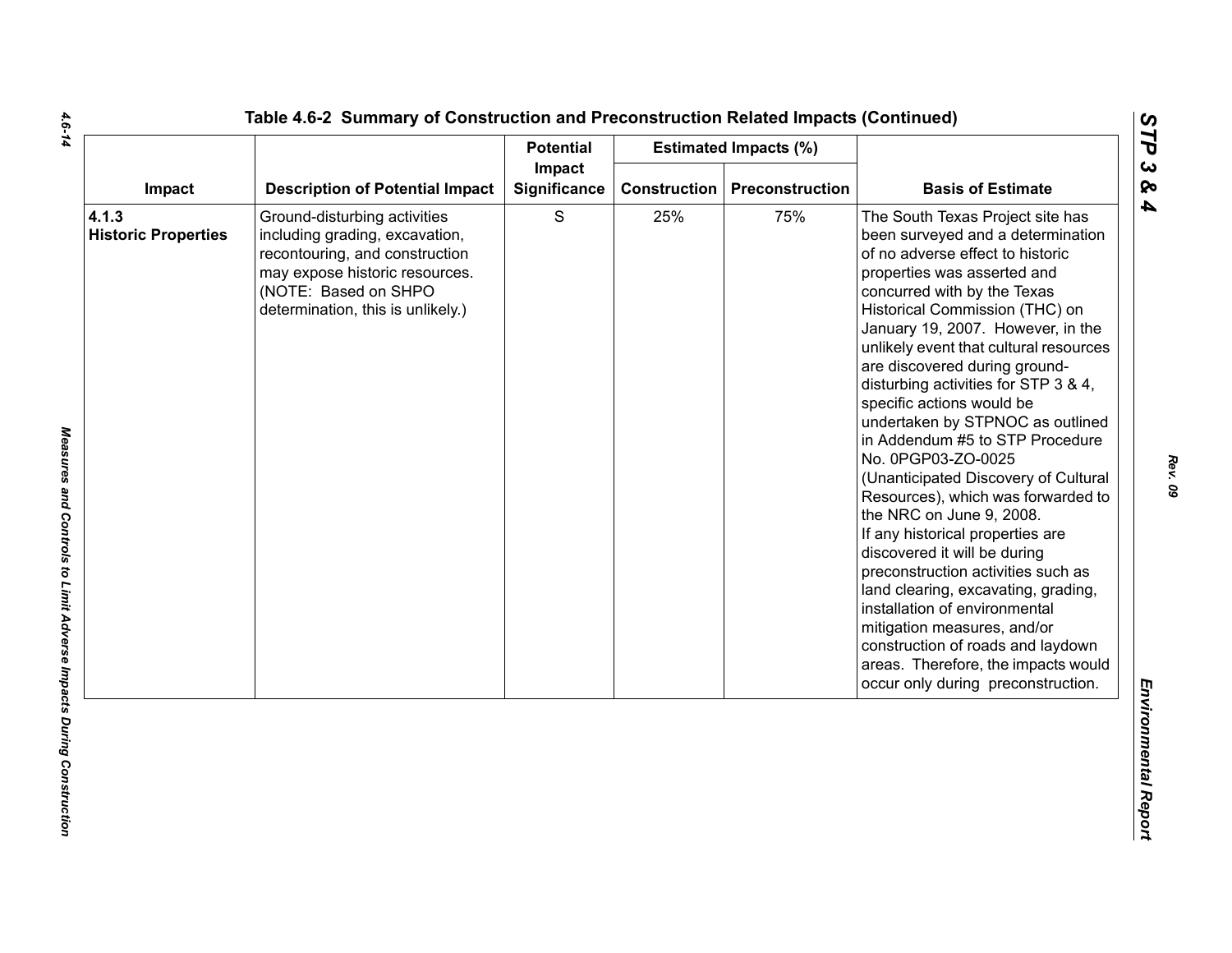|                                           | <b>Description of Potential Impact</b>                                                                                                                                                                  | <b>Potential</b><br>Impact<br><b>Significance</b> |                     | <b>Estimated Impacts (%)</b> | <b>Basis of Estimate</b>    |
|-------------------------------------------|---------------------------------------------------------------------------------------------------------------------------------------------------------------------------------------------------------|---------------------------------------------------|---------------------|------------------------------|-----------------------------|
| Impact                                    |                                                                                                                                                                                                         |                                                   | <b>Construction</b> | Preconstruction              |                             |
| 4.2.1<br>Hydrologic<br><b>Alterations</b> | Impacts to onsite surface water<br>drainage flows by diverting or filling<br>several unnamed onsite drainage<br>features.                                                                               | S                                                 | 25%                 | 75%                          | Land Area Disturbance Basis |
|                                           | Increase in surface water as a<br>result of dewatering and<br>excavation activities.                                                                                                                    | S                                                 | 10%                 | 90%                          | Land Area Disturbance Basis |
|                                           | Impacts to local hydrology<br>resulting from the excavation<br>through the shallow aquifer and<br>subsequent dewatering of the<br>shallow aquifer.                                                      | S                                                 | 10%                 | 90%                          | Land Area Disturbance Basis |
| 4.2.2<br><b>Water Use Impacts</b>         | Potential for water pressure<br>reduction within the local water<br>table due to dewatering activities<br>for dust abatement, concrete<br>mixing, potable water use.                                    | S                                                 | 5%                  | 95%                          | Land Area Disturbance Basis |
| 4.2.3<br><b>Water Quality Impacts</b>     | Potential impacts on surface water<br>quality from accidental release of<br>fuel, oils, or other chemicals<br>associated with construction<br>activities into onsite wetlands and<br>drainage features. | S                                                 | 80%                 | 20%                          | Land Area Disturbance Basis |
|                                           | A potential impact to Little Robbins<br>Slough, Kelly's Pond, and<br>subsequently the Colorado River<br>due to turbidity and sedimentation<br>caused by soil erosion from ground<br>disturbance.        | S                                                 | 20%                 | 80%                          | Land Area Disturbance Basis |

4.6-15

*Rev. 09*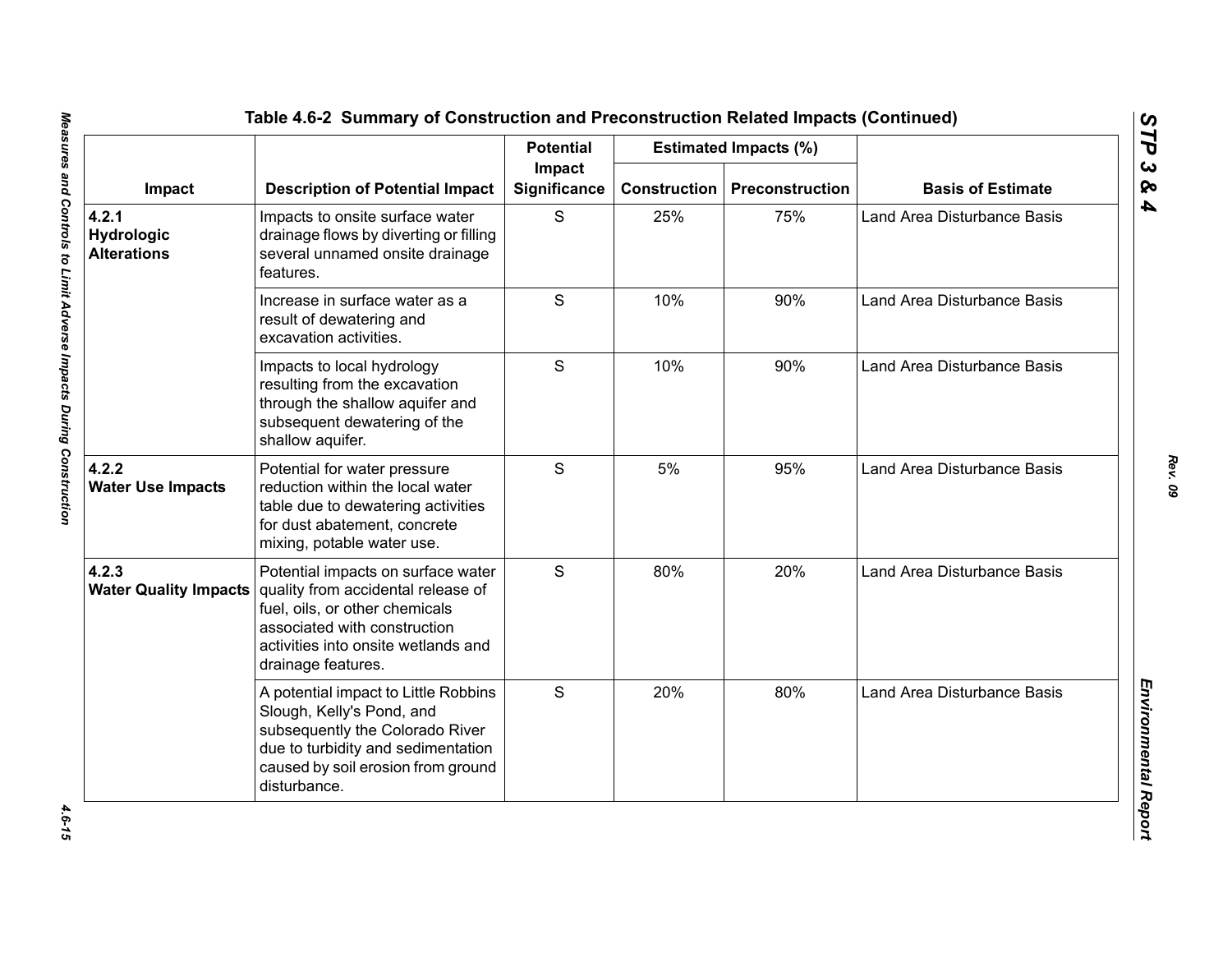|                                                  |                                                                                                                                                                                                                                 | <b>Potential</b>       |                     | <b>Estimated Impacts (%)</b> |                                                                                                                                                                                                                             |
|--------------------------------------------------|---------------------------------------------------------------------------------------------------------------------------------------------------------------------------------------------------------------------------------|------------------------|---------------------|------------------------------|-----------------------------------------------------------------------------------------------------------------------------------------------------------------------------------------------------------------------------|
| Impact                                           | <b>Description of Potential Impact</b>                                                                                                                                                                                          | Impact<br>Significance | <b>Construction</b> | Preconstruction              | <b>Basis of Estimate</b>                                                                                                                                                                                                    |
| 4.3.1<br><b>Terrestrial</b><br><b>Ecosystems</b> | Construction activities will result in<br>habitat loss and will displace<br>animals such as birds and<br>mammals that currently inhabit the<br>construction site. The mortality rate<br>of less mobile animals may<br>increase. | S                      | 10%                 | 90%                          | Land Area Disturbance Basis                                                                                                                                                                                                 |
|                                                  | Filling of drainage areas and<br>ditches may impact foraging and<br>roosting habits of wetland-<br>dependent species.                                                                                                           | S                      | 10%                 | 90%                          | Land Area Disturbance Basis                                                                                                                                                                                                 |
|                                                  | Impacts to biota from use of<br>wetlands as laydown areas or spoil<br>areas.                                                                                                                                                    | S                      | 10%                 | 90%                          | Other non-jurisdictional wetlands are<br>located in areas that have been<br>designated as temporary laydown<br>and spoil areas. In order to limit<br>impacts, these sites will be avoided<br>during the construction phase. |
|                                                  | Potential impacts to local bird<br>population from bird collisions with<br>man-made structures (cranes,<br>buildings) during construction.                                                                                      | S                      | 10%                 | 90%                          | Labor Hours Basis                                                                                                                                                                                                           |
|                                                  | Wildlife may be startled or<br>frightened away by construction<br>noises.                                                                                                                                                       | $\mathsf{S}$           | 10%                 | 90%                          | Labor Hours Basis                                                                                                                                                                                                           |
|                                                  | Potential disturbance to nesting<br>birds caused by noise/movement<br>during transmission line upgrades.<br>The disturbance impacts will<br>increase during the nesting<br>season.                                              | $\mathsf{S}$           | 10%                 | 90%                          | <b>Labor Hours Basis</b>                                                                                                                                                                                                    |

 $\mathbf{r}$ 

*Rev. 09*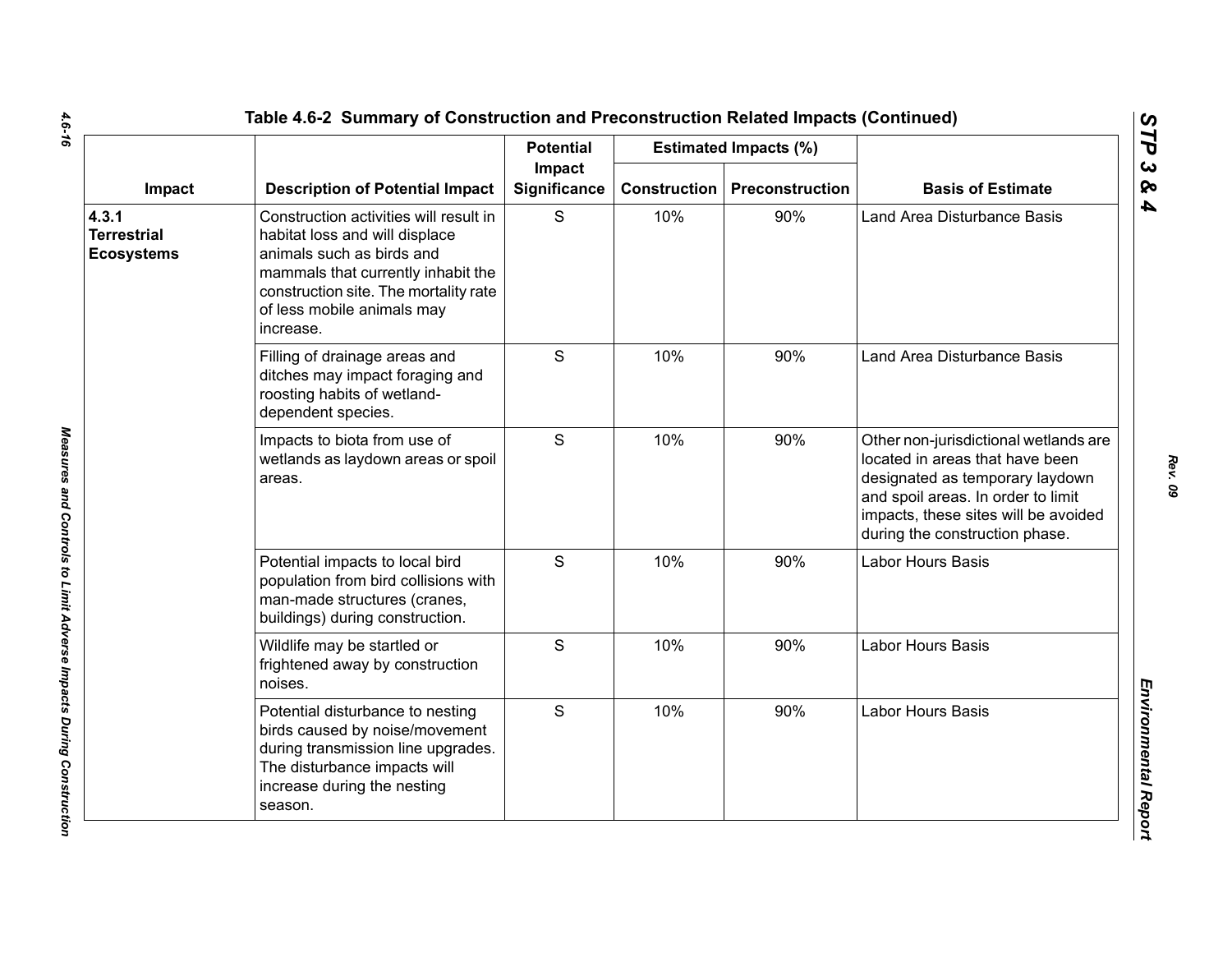|                                                                |                                                                                                                                                                                                                                                                                                                     | <b>Potential</b>              |                     | <b>Estimated Impacts (%)</b> |                             |
|----------------------------------------------------------------|---------------------------------------------------------------------------------------------------------------------------------------------------------------------------------------------------------------------------------------------------------------------------------------------------------------------|-------------------------------|---------------------|------------------------------|-----------------------------|
| Impact                                                         | <b>Description of Potential Impact</b>                                                                                                                                                                                                                                                                              | Impact<br><b>Significance</b> | <b>Construction</b> | Preconstruction              | <b>Basis of Estimate</b>    |
| 4.3.2<br><b>Aquatic</b><br>Ecosystems-Constr<br>uction Impacts | Potential impacts on aquatic<br>ecology from accidental release of<br>fuel, oils, or other chemicals<br>associated with construction<br>activities into onsite wetlands and<br>drainage features.                                                                                                                   | S                             | 10%                 | 90%                          | Land Area Disturbance Basis |
|                                                                | Potential impacts to aquatic plants,<br>benthic macroinvertebrates, and<br>fish as a result of water turbidity<br>and sedimentation caused by soil<br>erosion from construction activities<br>such as road construction,<br>excavation, grading, temporary<br>storage of soil piles, and use of<br>heavy machinery. | S                             | 10%                 | 90%                          | Land Area Disturbance Basis |
|                                                                | Impacts to the benthic community<br>resulting from suspended<br>sediments from erosion of surface<br>soil. Impacts may include blockage<br>of light for photosynthesis,<br>interference in respiration in<br>invertebrates, smothering of eggs,<br>and degradation of the quality of<br>spawning grounds.           | S                             | 20%                 | 80%                          | Land Area Disturbance Basis |
|                                                                | Impacts to fish populations due to<br>the loss of invertebrates from<br>suspended sediments.                                                                                                                                                                                                                        | S                             | 20%                 | 80%                          | Land Area Disturbance Basis |
|                                                                | Displacement of fish, aquatic<br>species, crustaceans, and insects<br>due to filling of drainage features<br>on site.                                                                                                                                                                                               | S                             | 10%                 | 90%                          | Land Area Disturbance Basis |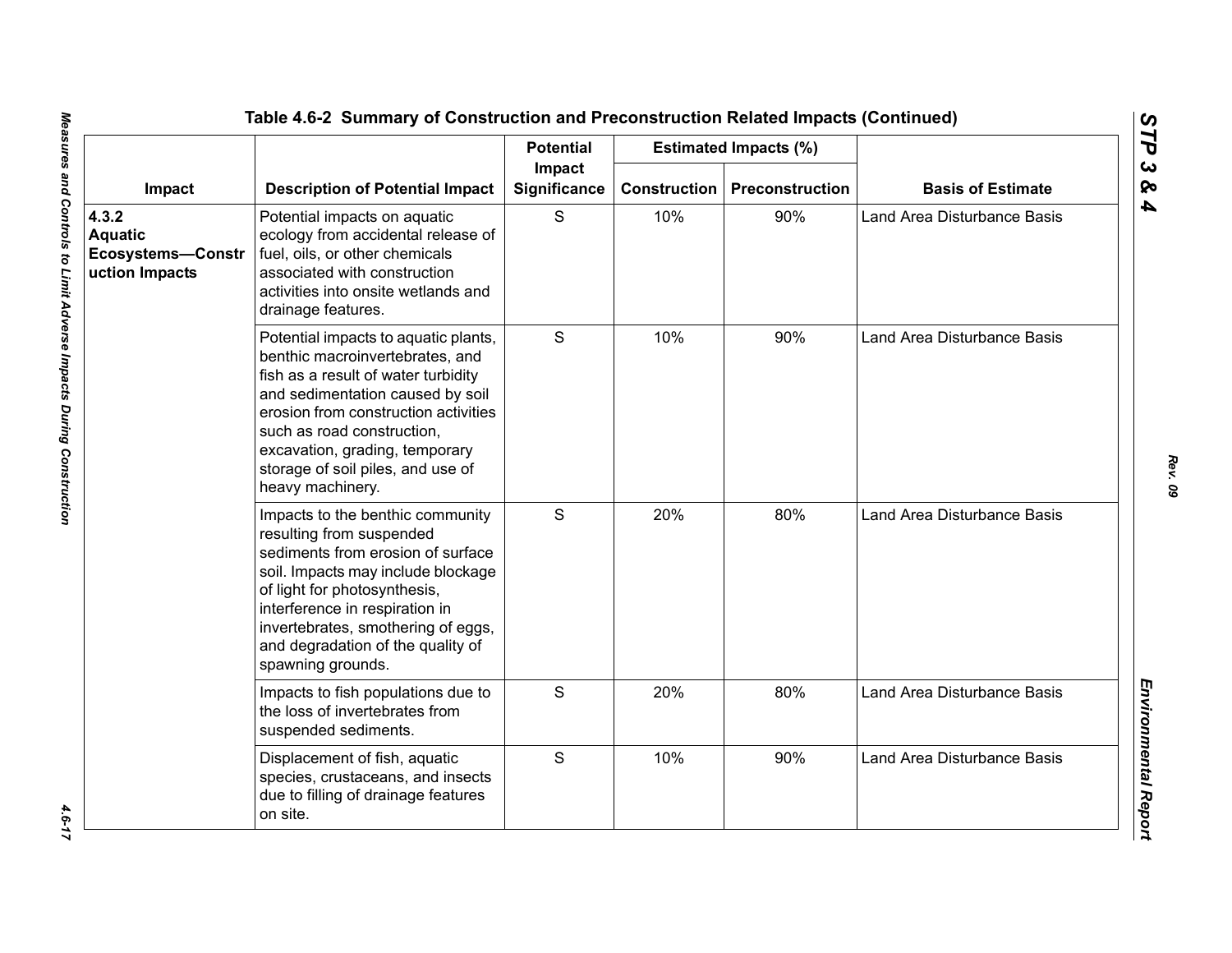|                                  |                                                                                                                                                                                                                                            | <b>Potential</b>              |              | <b>Estimated Impacts (%)</b> |                             |
|----------------------------------|--------------------------------------------------------------------------------------------------------------------------------------------------------------------------------------------------------------------------------------------|-------------------------------|--------------|------------------------------|-----------------------------|
| Impact                           | <b>Description of Potential Impact</b>                                                                                                                                                                                                     | Impact<br><b>Significance</b> | Construction | Preconstruction              | <b>Basis of Estimate</b>    |
|                                  | Temporary decline in insect<br>population from rerouting of onsite<br>drainage features.                                                                                                                                                   | S                             | 10%          | 90%                          | Land Area Disturbance Basis |
| 4.4.1<br><b>Physical Impacts</b> | Potential temporary impacts to<br>construction workers, STP<br>personnel, people living or working<br>adjacent to the construction area,<br>and transient populations caused<br>by exposure to elevated noise<br>levels.                   | S                             | 80%          | 20%                          | Labor Hours Basis           |
|                                  | Potential temporary impacts to<br>construction workers, STP<br>personnel, people living or working<br>adjacent to the construction area,<br>and transient populations caused<br>by fugitive dust and fine particulate<br>matter emissions. | S                             | 80%          | 20%                          | <b>Labor Hours Basis</b>    |
|                                  | Potential temporary impacts to<br>construction workers, STP<br>personnel, people living or working<br>adjacent to the construction area,<br>and transient populations caused<br>by exhaust emissions.                                      | $\mathbf S$                   | 50%          | 50%                          | <b>Labor Hours Basis</b>    |
|                                  | Degradation of roads in the vicinity<br>of the project due to increased<br>traffic and an increase in heavy,<br>wide-bodied trucks and equipment.                                                                                          | S                             | 50%          | 50%                          | Labor Hours Basis           |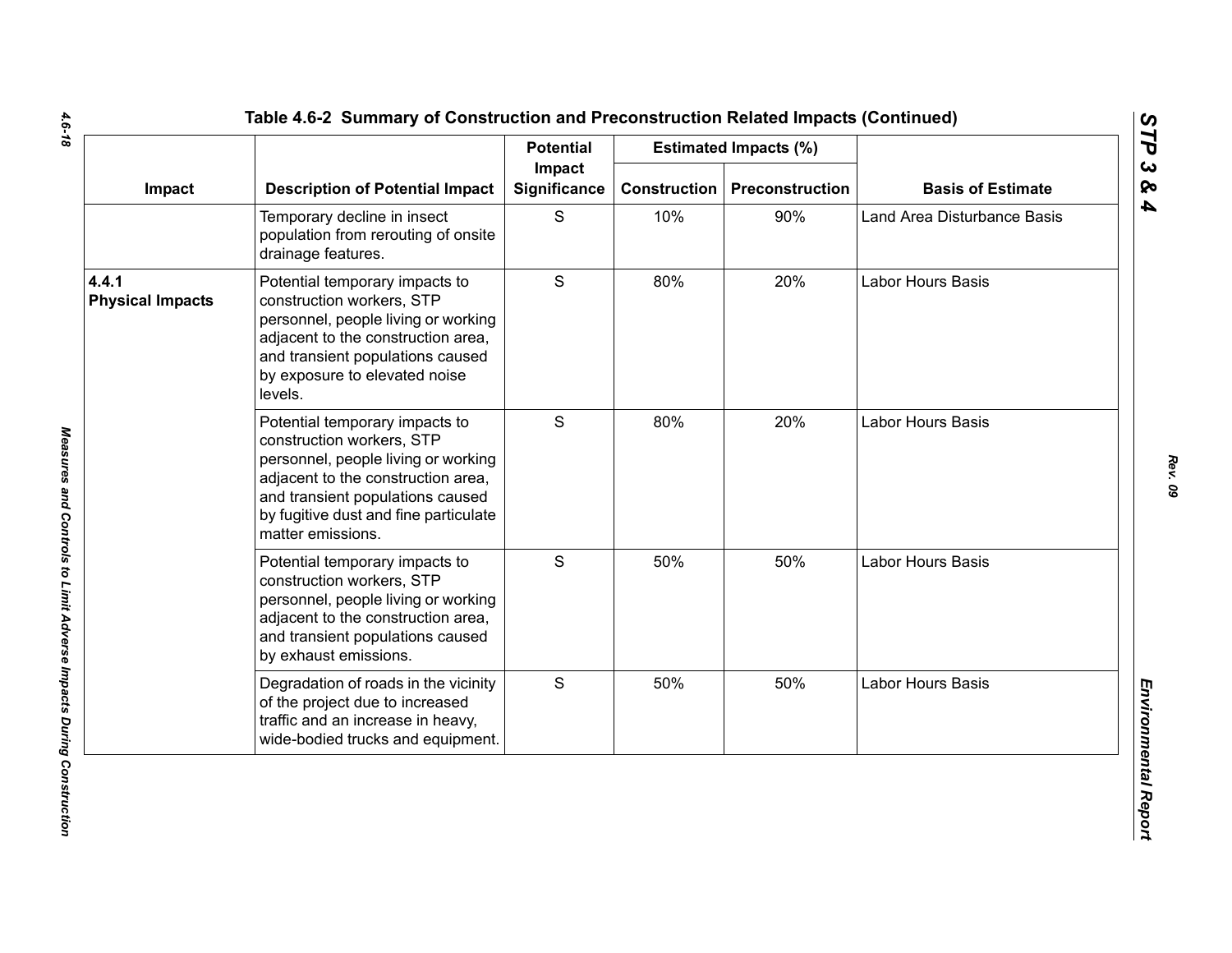|                                                       |                                                                                           | <b>Potential</b>       |     | <b>Estimated Impacts (%)</b>          |                                                                                                                                                                                                                                                                                                                                                                                                                                                                                                                                                                                                                                                                   |
|-------------------------------------------------------|-------------------------------------------------------------------------------------------|------------------------|-----|---------------------------------------|-------------------------------------------------------------------------------------------------------------------------------------------------------------------------------------------------------------------------------------------------------------------------------------------------------------------------------------------------------------------------------------------------------------------------------------------------------------------------------------------------------------------------------------------------------------------------------------------------------------------------------------------------------------------|
| Impact                                                | <b>Description of Potential Impact</b>                                                    | Impact<br>Significance |     | <b>Construction   Preconstruction</b> | <b>Basis of Estimate</b>                                                                                                                                                                                                                                                                                                                                                                                                                                                                                                                                                                                                                                          |
| 4.4.2<br><b>Social and Economic</b><br><b>Impacts</b> | Increased traffic congestion in the<br>vicinity of STP due to construction<br>activities. | M-L                    | 75% | 25%                                   | <b>Labor Hours Basis</b><br>The amount of traffic congestion will<br>be directly proportional to the<br>number of plant workers traveling on<br>the local roads. The number of<br>workers traveling the roads is<br>directly related to the total labor<br>hours worked. Therefore, the<br>segregation of impacts between<br>construction and preconstruction is<br>best determined by comparing the<br>total labor hours worked. Mitigation<br>measures for this impact are<br>described in ER Section 4.4.2.2.4.                                                                                                                                                |
|                                                       | Potential short-term housing<br>shortage in Matagorda County.                             | $M-L$                  | 75% | 25%                                   | Labor Hours Basis (for workers<br>relocating to area)<br>The impact on housing in Matagorda<br>County will depend on the number of<br>workers that would relocate to the<br>area and require housing. The basis<br>of estimate for the impact on<br>housing is best determined by using<br>the estimate of the total number of<br>workers that would relocate to the<br>area and the percentage of those<br>workers that will be engaged in<br>construction and preconstruction<br>tasks. The estimated number of<br>relocating workers is contained in<br>ER Section 4.4.2.2.6. Mitigation<br>measures for this impact are<br>described in ER Section 4.4.2.2.6. |

 $-4.6 - 19$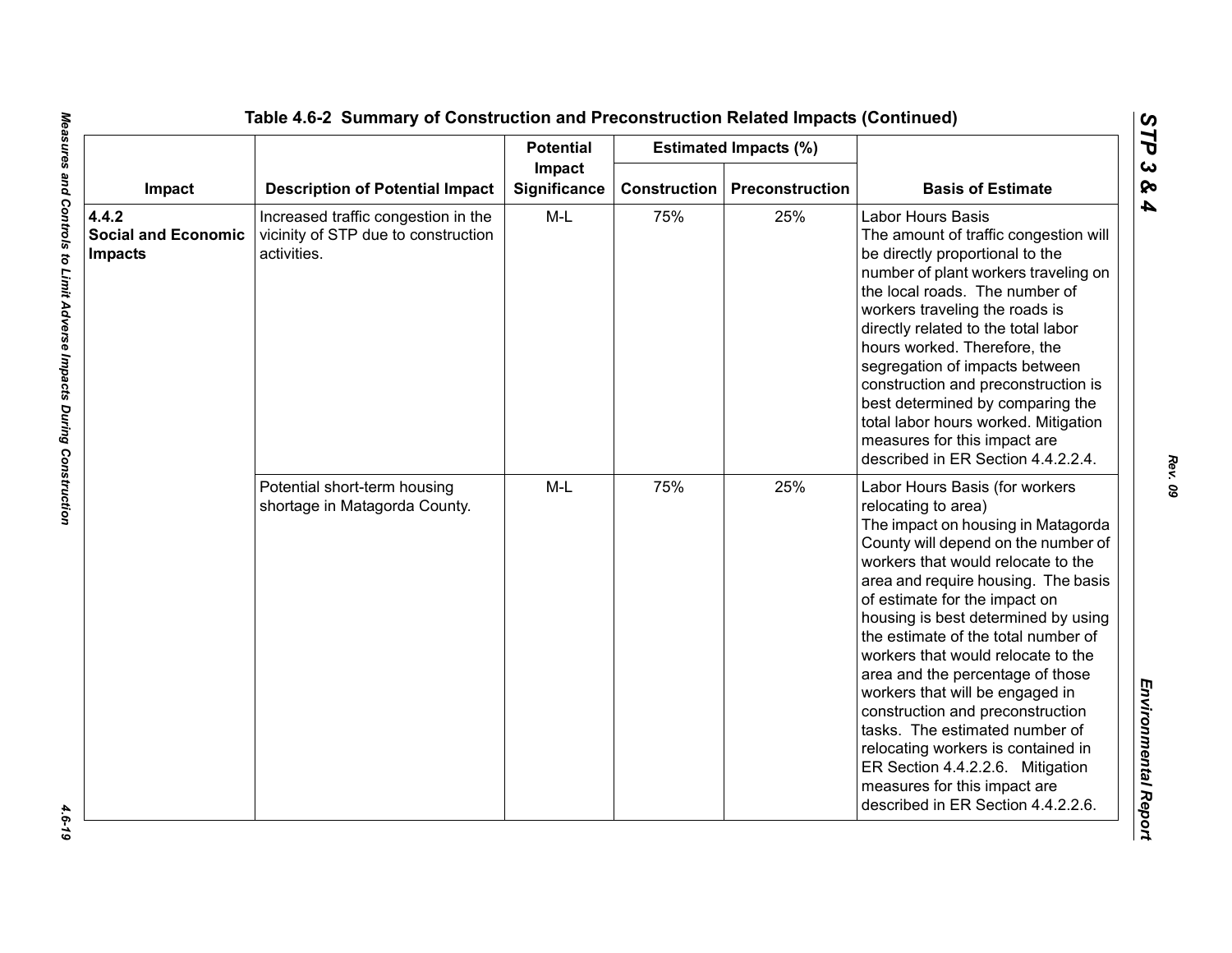| Impact |                                                                                                    | <b>Potential</b>       |                     | <b>Estimated Impacts (%)</b> |                                                                                                                                                                                                                                                                                                                                                                                                                                                                                                                                                                                                                                                                                      |
|--------|----------------------------------------------------------------------------------------------------|------------------------|---------------------|------------------------------|--------------------------------------------------------------------------------------------------------------------------------------------------------------------------------------------------------------------------------------------------------------------------------------------------------------------------------------------------------------------------------------------------------------------------------------------------------------------------------------------------------------------------------------------------------------------------------------------------------------------------------------------------------------------------------------|
|        | <b>Description of Potential Impact</b>                                                             | Impact<br>Significance | <b>Construction</b> | Preconstruction              | <b>Basis of Estimate</b>                                                                                                                                                                                                                                                                                                                                                                                                                                                                                                                                                                                                                                                             |
|        | Water shortages in Matagorda<br>County as a result of the in-<br>migrating construction workforce. | $M-L$                  | 75%                 | 25%                          | Labor Hours Basis (for workers<br>relocating to area)<br>The impact on water shortages in<br>Matagorda County will depend on<br>the number of workers that would<br>relocate to the area and require<br>housing. The basis of estimate for<br>the impact on water shortages is<br>best determined by using the<br>estimate of the total number of<br>workers that would relocate to the<br>area and the percentage of those<br>workers that will be engaged in<br>construction and preconstruction<br>tasks. The estimated number of<br>relocating workers is contained in<br>ER Section 4.4.2.2.6. Mitigation<br>measures for this impact are<br>described in ER Section 4.4.2.2.7. |

*STP 3 & 4*

4.6-20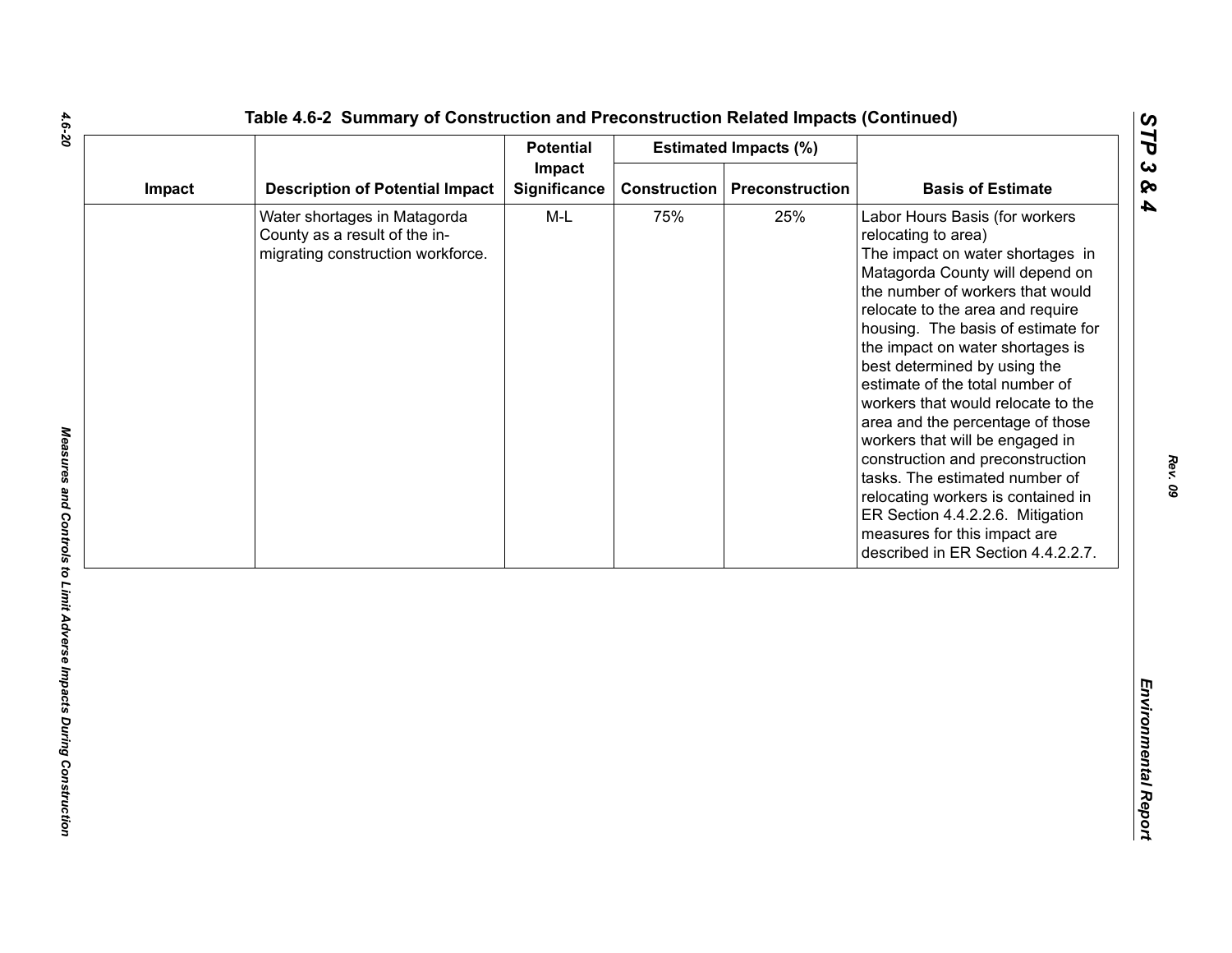| Impact<br><b>Description of Potential Impact</b><br>Significance<br><b>Construction</b><br>Preconstruction<br>Impact<br>$M-L$<br>75%<br>25%<br>Shortage of wastewater treatment<br>plants in Matagorda County as a<br>result of the in-migrating<br>construction workforce. | <b>Basis of Estimate</b><br>Labor Hours Basis (for workers<br>relocating to area)<br>The impact on the shortage of<br>wastewater treatment plants in<br>Matagorda County will depend on<br>the number of workers that would<br>relocate to the area and require                                                                                                                                                                                                                                             |
|-----------------------------------------------------------------------------------------------------------------------------------------------------------------------------------------------------------------------------------------------------------------------------|-------------------------------------------------------------------------------------------------------------------------------------------------------------------------------------------------------------------------------------------------------------------------------------------------------------------------------------------------------------------------------------------------------------------------------------------------------------------------------------------------------------|
|                                                                                                                                                                                                                                                                             |                                                                                                                                                                                                                                                                                                                                                                                                                                                                                                             |
|                                                                                                                                                                                                                                                                             | housing. The basis of estimate for<br>the impact on the shortage of<br>wastewater treatment plants is best<br>determined by using the estimate of<br>the total number of workers that<br>would relocate to the area and the<br>percentage of those workers that will<br>be engaged in construction and<br>preconstruction tasks. The<br>estimated number of relocating<br>workers is contained in ER Section<br>4.4.2.2.6. Mitigation measures for<br>this impact are described in ER<br>Section 4.4.2.2.7. |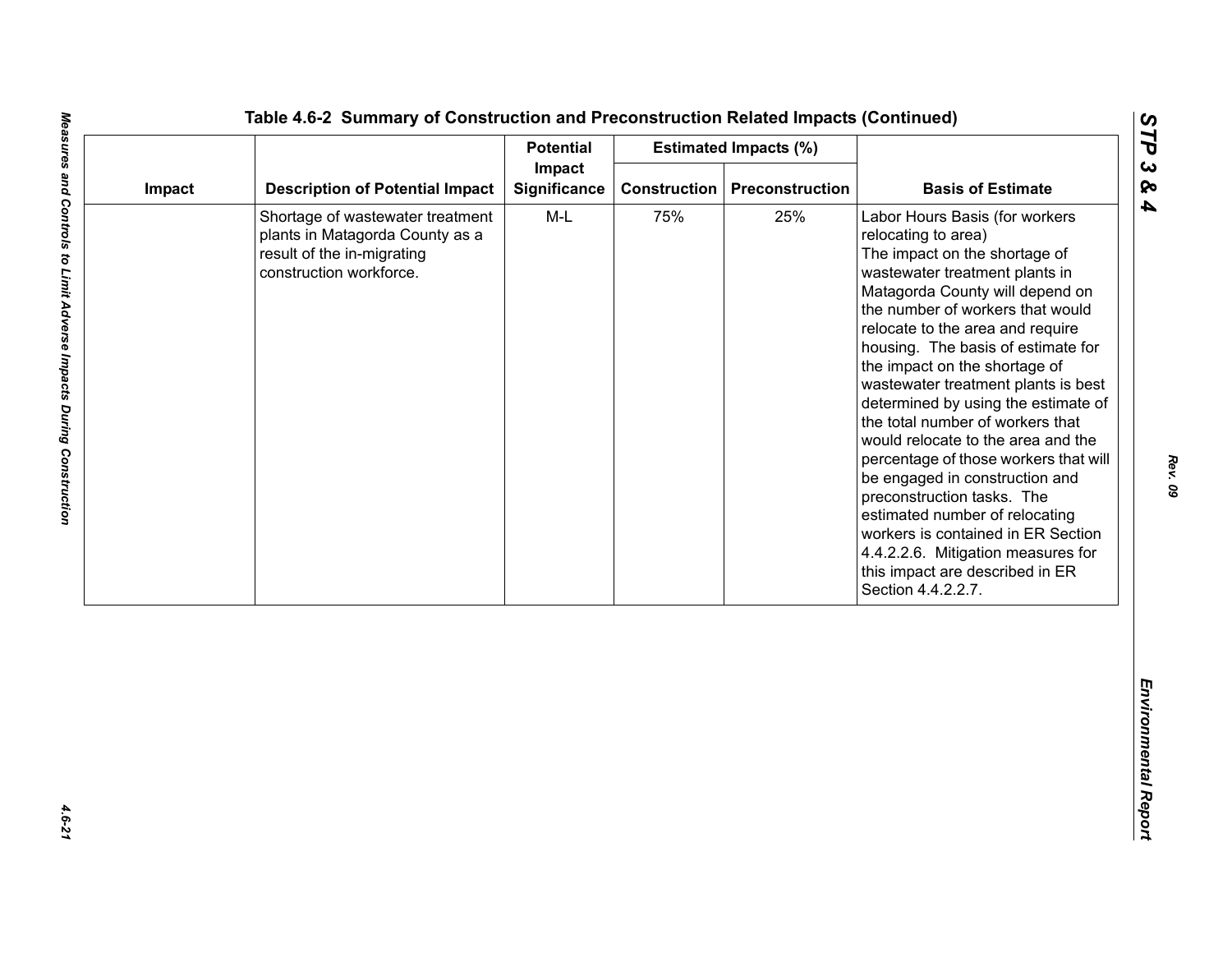|                                                                       | <b>Potential</b>    |                        |                 |                                                                                                                                                                                                                                                                                                                                                                                                                                                                                                                                                                                                                                                                                                            |
|-----------------------------------------------------------------------|---------------------|------------------------|-----------------|------------------------------------------------------------------------------------------------------------------------------------------------------------------------------------------------------------------------------------------------------------------------------------------------------------------------------------------------------------------------------------------------------------------------------------------------------------------------------------------------------------------------------------------------------------------------------------------------------------------------------------------------------------------------------------------------------------|
| Impact<br><b>Description of Potential Impact</b>                      | <b>Significance</b> | <b>Construction</b>    | Preconstruction | <b>Basis of Estimate</b>                                                                                                                                                                                                                                                                                                                                                                                                                                                                                                                                                                                                                                                                                   |
| Potential impacts to police and fire<br>services in Matagorda County. | M                   | 75%                    | 25%             | Labor Hours Basis (for workers<br>relocating to area)<br>The impact on police and fires<br>services in Matagorda County will<br>depend on the number of workers<br>that would relocate to the area and<br>require housing. The basis of<br>estimate for the impact on police<br>and fire services is best determined<br>by using the estimate of the total<br>number of workers that would<br>relocate to the area and the<br>percentage of those workers that will<br>be engaged in construction and<br>preconstruction tasks. The<br>estimated number of relocating<br>workers is contained in ER Section<br>4.4.2.2.6. Mitigation measures for<br>this impact are described in ER<br>Section 4.4.2.2.7. |
| Potential impacts to medical<br>services in Matagorda County.         |                     | 75%                    |                 | Labor Hours Basis                                                                                                                                                                                                                                                                                                                                                                                                                                                                                                                                                                                                                                                                                          |
|                                                                       |                     |                        |                 |                                                                                                                                                                                                                                                                                                                                                                                                                                                                                                                                                                                                                                                                                                            |
|                                                                       |                     | Impact<br>$\mathsf{s}$ |                 | <b>Estimated Impacts (%)</b><br>25%                                                                                                                                                                                                                                                                                                                                                                                                                                                                                                                                                                                                                                                                        |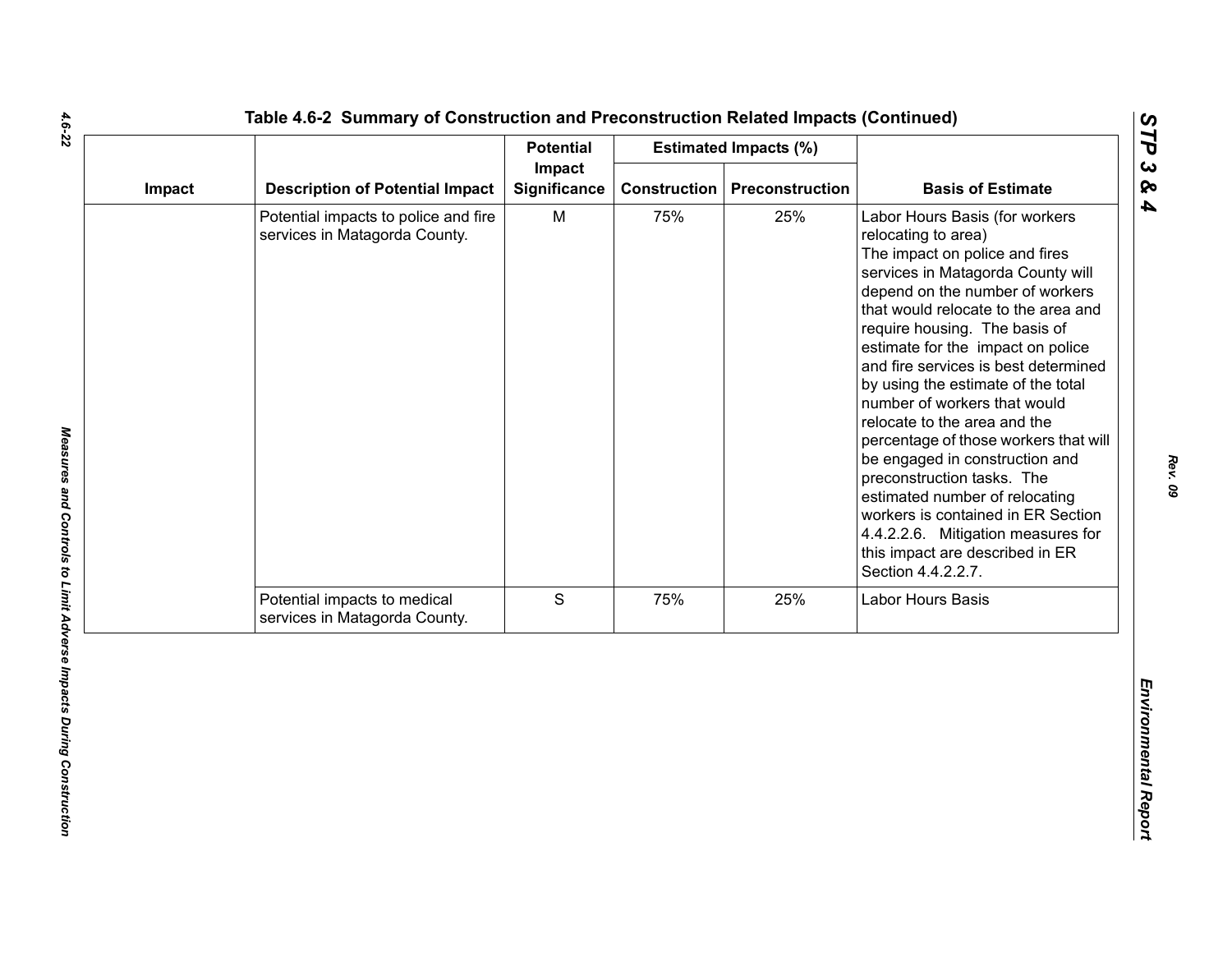|                                   |                                                                                                                                                                | <b>Potential</b>       |                     | <b>Estimated Impacts (%)</b> |                                                                                                                                                                                                                                                                                                                                                                                                                                                                                                                                                                                                                                                                                                                                                                                                                                                                 |
|-----------------------------------|----------------------------------------------------------------------------------------------------------------------------------------------------------------|------------------------|---------------------|------------------------------|-----------------------------------------------------------------------------------------------------------------------------------------------------------------------------------------------------------------------------------------------------------------------------------------------------------------------------------------------------------------------------------------------------------------------------------------------------------------------------------------------------------------------------------------------------------------------------------------------------------------------------------------------------------------------------------------------------------------------------------------------------------------------------------------------------------------------------------------------------------------|
| Impact                            | <b>Description of Potential Impact</b>                                                                                                                         | Impact<br>Significance | <b>Construction</b> | <b>Preconstruction</b>       | <b>Basis of Estimate</b>                                                                                                                                                                                                                                                                                                                                                                                                                                                                                                                                                                                                                                                                                                                                                                                                                                        |
|                                   | Potential impacts to social services<br>in Matagorda County.                                                                                                   | S                      | 75%                 | 25%                          | Labor Hours Basis                                                                                                                                                                                                                                                                                                                                                                                                                                                                                                                                                                                                                                                                                                                                                                                                                                               |
|                                   | Potential impact on the short-term<br>ability of schools in Matagorda<br>County to accommodate the<br>increase in student population.                          | $M-L$                  | 75%                 | 25%                          | Labor Hours Basis (for workers<br>relocating to area)<br>The impact on the short-term ability<br>of schools in Matagorda County to<br>accommodate the increase in<br>student population will depend on<br>the number of workers that would<br>relocate to the area and require<br>housing. The basis of estimate for<br>the impact on the short-term ability<br>of schools in Matagorda County to<br>accommodate the increase in<br>student population is best<br>determined by using the estimate of<br>the total number of workers that<br>would relocate to the area and the<br>percentage of those workers that will<br>be engaged in construction and<br>preconstruction tasks. The<br>estimated number of relocating<br>workers is contained in ER Section<br>4.4.2.2.6. Mitigation measures for<br>this impact are described in ER<br>Section 4.4.2.2.8. |
| 4.4.3<br>Environmental<br>Justice | Low-income rental housing rates<br>could increase due to increased<br>demand for housing, potentially<br>displacing low-income renters in<br>Matagorda County. | S                      | 75%                 | 25%                          | Labor Hours Basis                                                                                                                                                                                                                                                                                                                                                                                                                                                                                                                                                                                                                                                                                                                                                                                                                                               |

*STP 3 & 4*